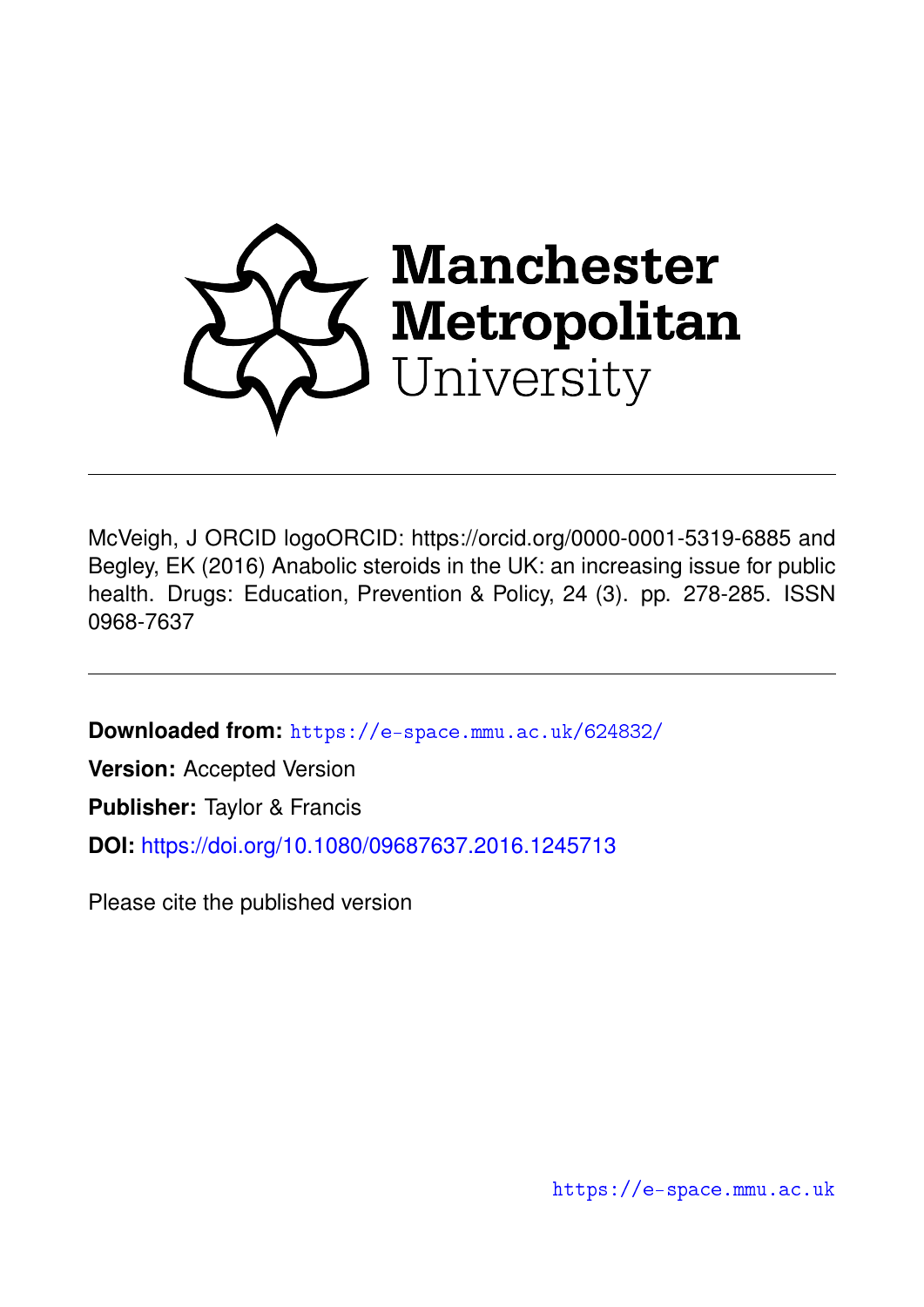

# **Anabolic steroids in the UK: an increasing issue for public health**

|                  | Anabolic steroids in the UK: an increasing issue for public<br>health       |
|------------------|-----------------------------------------------------------------------------|
| Journal:         | Drugs: Education, Prevention & Policy                                       |
| Manuscript ID    | CDEP-2016-0106.R1                                                           |
| Manuscript Type: | Original papers                                                             |
| Keywords:        | Anabolic Steroids, Needle and Syringe Programmes, HIV, Enhancement<br>Drugs |
|                  |                                                                             |
|                  | <b>SCHOLARONE</b><br>Manuscripts                                            |

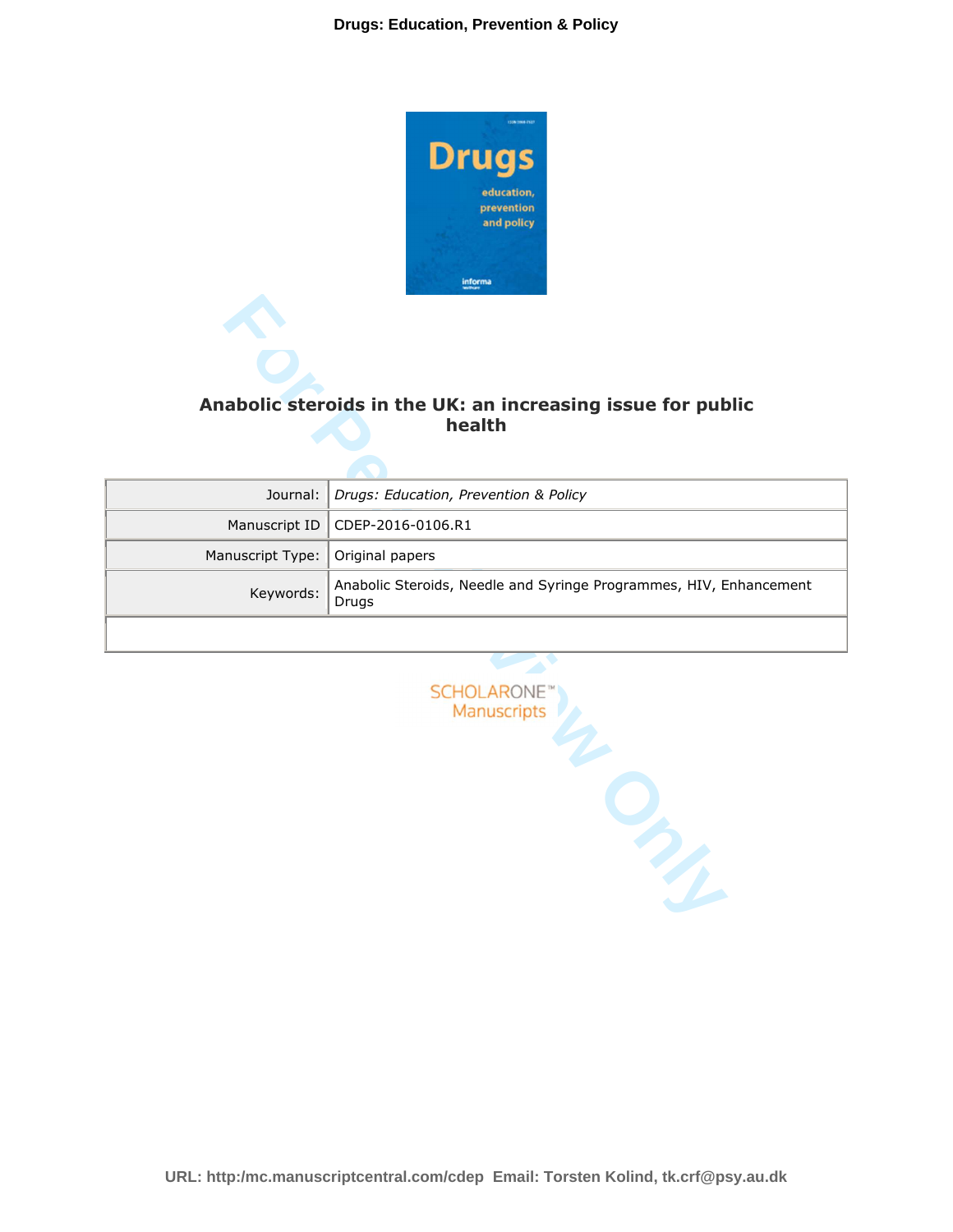# **Anabolic Steroids in the UK: An increasing issue for Public Health**

*Abbreviated title: Anabolic steroids in the UK 1995 & 2015* 

Jim McVeigh & Emma Begley

*Public Health Institute, Liverpool John Moores University, Liverpool, United Kingdom* 

Freath Institute Concernsity of the Proposition Concernsity of the Concernsity of the Concernsity of the Concernsity of Concernsity of the Concernsity of Concernsity of Concernsity of Concernsity of Concernsity of Concerns Correspondence: J. McVeigh, Public Health Institute, Liverpool John Moores University, Henry Cotton Campus, 15-21 Webster Street, Liverpool, UK. Telephone: 0151 231 4512, email:

j.mcveigh@ljmu.ac.uk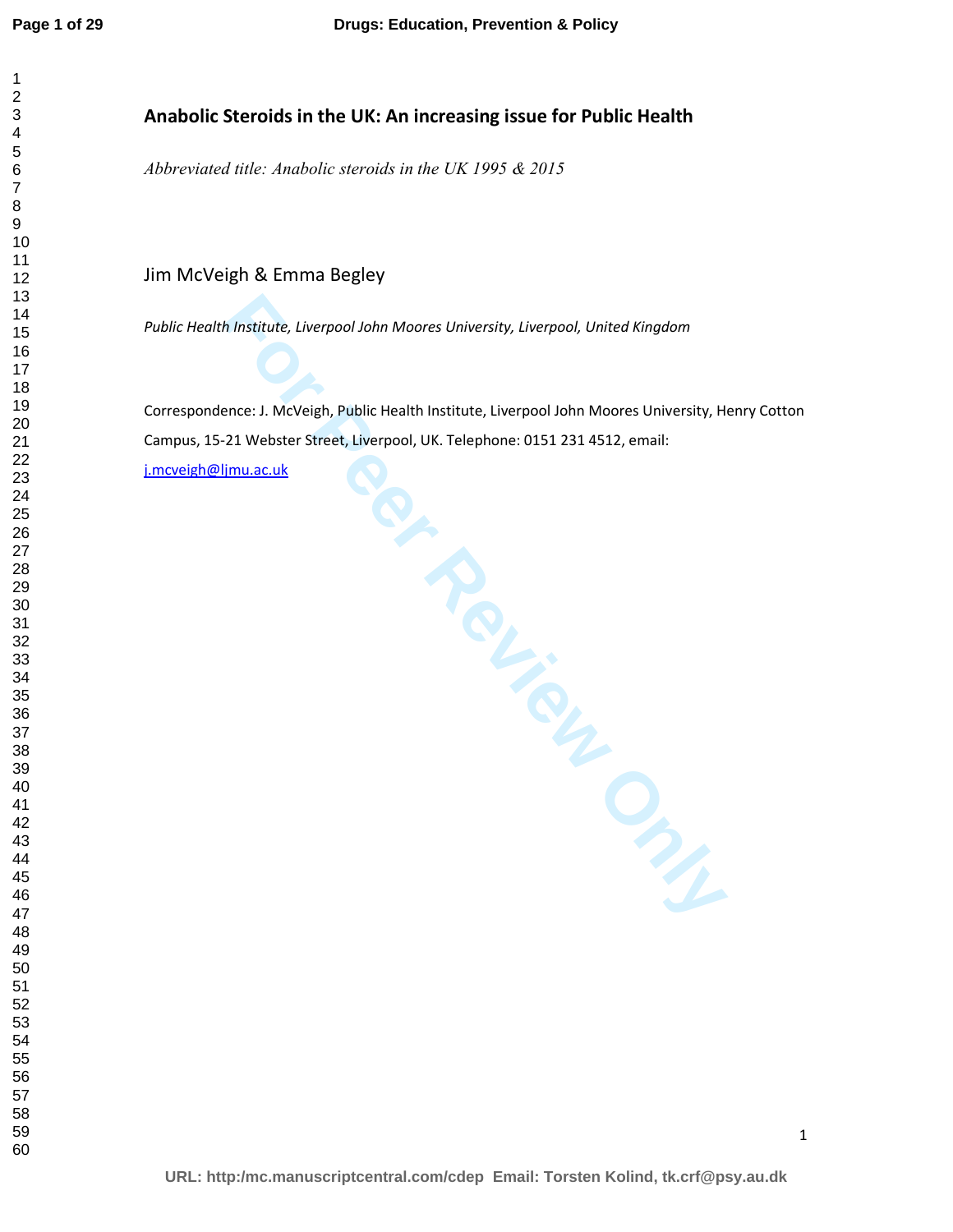# **Anabolic Steroids in the UK: An increasing issue for Public Health**

#### Abstract

Aims: The aim of the paper was to identify changes in the extent and patterns of anabolic steroid use in the United Kingdom to better understand the public health implications within the context of the current health-related evidence base.

**For Performal and The paper was to identify changes in the extent and patterns of polic steroid use in the United Kingdom to better understand the public healt<br>Iications within the context of the current health-related ev** Methods: Using the two time points of 1995 (prior to legislation changes in the United Kingdom) and 2015, a review of the evidence related to health harms was conducted, in conjunction with needle and syringe programme (NSP) data in Cheshire & Merseyside (UK) relating to anabolic steroid users.

Findings: Dramatic increases in the numbers of anabolic steroid users accessing NSPs, 553 in 1995 to 2446 in 2015, now accounting for 54.9% of clients. With the inclusion of pharmacy NSPs, this rose to 5336 individual anabolic steroid users.

Conclusions: Key changes in our knowledge during the 20 years, in particular in relation to HIV prevalence, changes in the market and patterns of use make anabolic steroid use a public health concern. In the context of increasing numbers of injectors, there is a need for comprehensive interventions.

Key words: Anabolic Steroids, Needle and Syringe Programmes, HIV.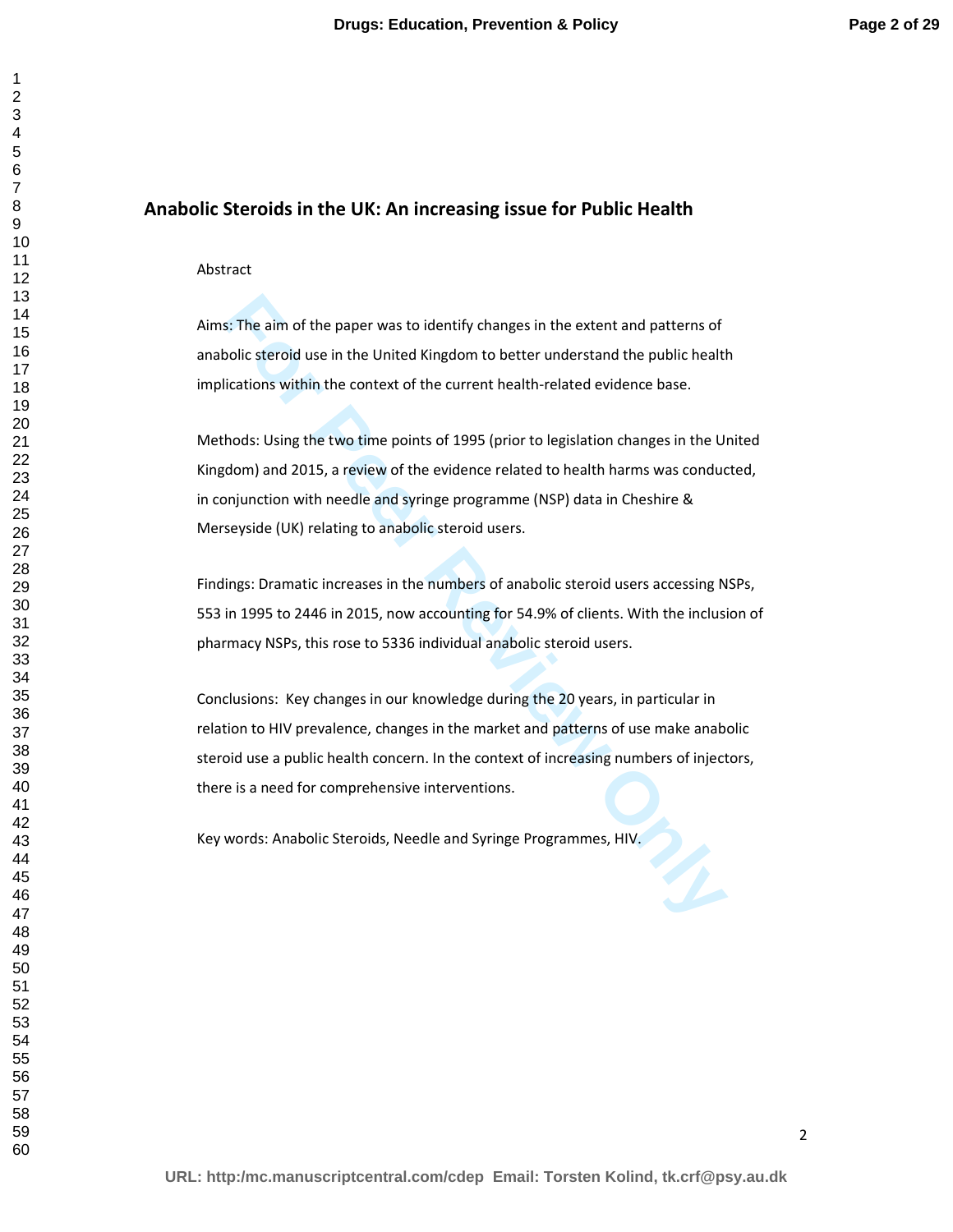# **Anabolic Steroids in the UK: An increasing issue for Public Health**

# **Introduction**

**Solution**<br> **Formalism** and much of society have focused on the use of drugs to enhance<br> **Evaluate** is einelite sport, 'doping' or 'cheating', the reality is that the 21st century<br> **Formalism** and the United Kingdom. The m Whilst the media and much of society have focused on the use of drugs to enhance performance in elite sport, 'doping' or 'cheating', the reality is that the 21st century has seen the use of anabolic steroids become commonplace within the general population of a number of countries, including the United Kingdom. The modern era of anabolic steroids commenced in the early part of the 20th Century. This was largely due to pharmacological developments, with the isolation of testosterone (de Kruif, 1945) and the rapid expansion of patent and secret remedies (British Medical Association, 1909). During the last twenty years, with advances in pharmacology, technology and the introduction and expansion of the Internet, there has been an unprecedented increase in interest, availability and use of enhancement drugs in general, and anabolic steroids in particular (Evans-Brown et al., 2012). The term anabolic steroids (sometimes termed anabolic androgenic steroids) relate to testosterone and its synthetic derivatives. Anabolic steroids are used illicitly for enhancing muscle growth and strength, boosting physical activity or sports performance, and for aesthetic purposes (Sagoe et al., 2014). There are few circumstances in which anabolic steroids are prescribed. Similarly, human growth hormone has limited medical uses (Evans-Brown & McVeigh, 2009).

It is these muscular enhancement drugs, anabolic steroids and associated substances that this paper will examine, and take stock of the relative risks to the population. As our understanding of the actions of these drugs and the potential consequences of their selfdirected use has become more apparent over the last 20 years, we ask the question: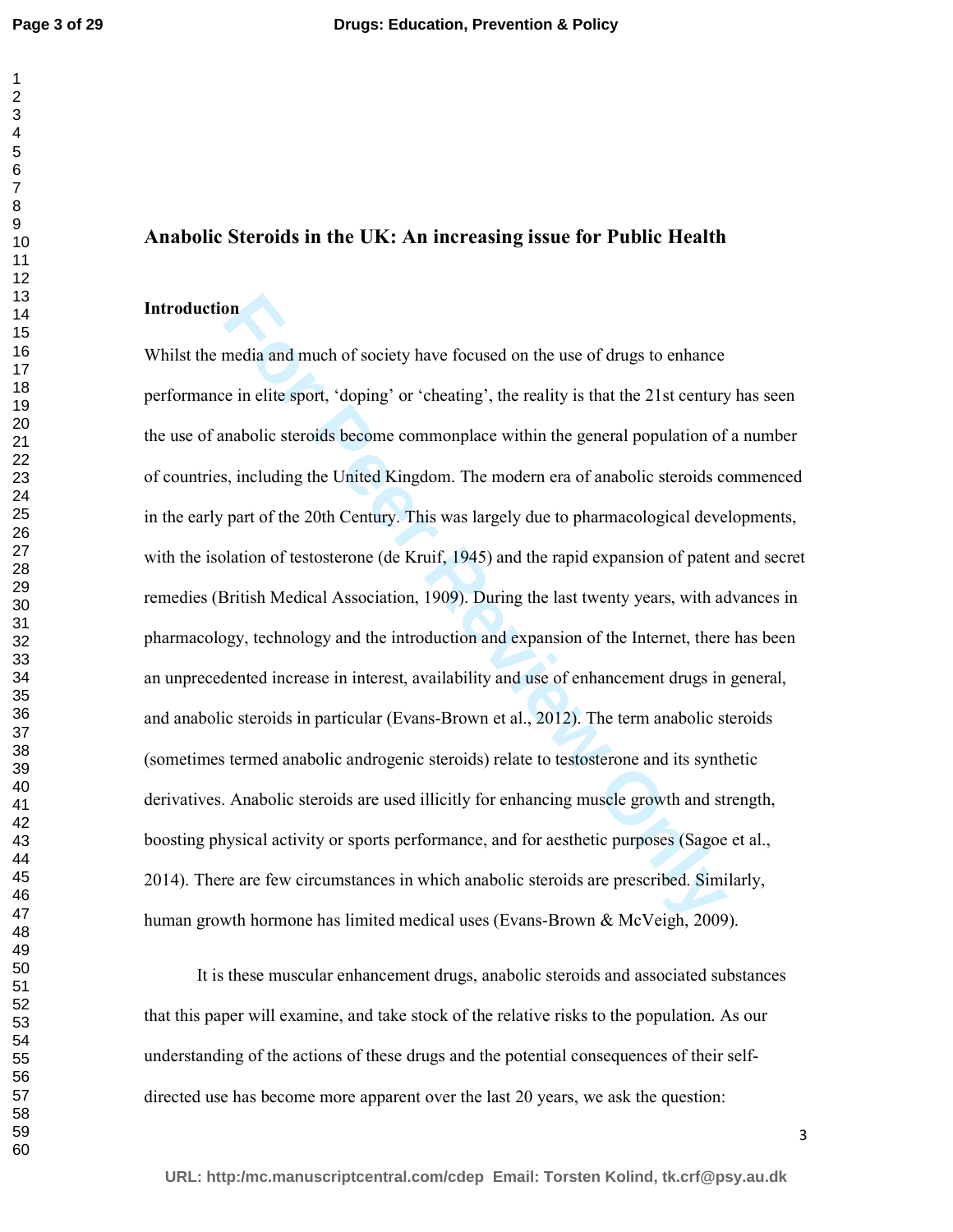'What are the public health implications of anabolic steroids and associated drugs in 2016?'

To assess the situation in the United Kingdom as it currently stands, comparisons between the situation in 1995 and 2016 will be made. With the major changes in anabolic steroid legislation occurring in 1996 (ACMD, 2010), it is an appropriate timeframe to examine. The paper will review the available evidence with relevance to the United Kingdom at these two points in time in relation to drug related harms and the practices employed by anabolic steroid users. This will be supplemented by data from needle and syringe programmes in the North West of England, for the year 1995 and 2015.

## **Background**

#### *The mid 1990's*

occurring in 1996 (ACMD, 2010), it is an appropriate timeframe to exar<br>
review the available evidence with relevance to the United Kingdom at t<br>
review the available evidence with relevance to the United Kingdom at t<br>
me i Anabolic steroids have long been associated with a range of adverse effects, from the cosmetic and transient to the life-threatening (ACMD, 2010). However, much of the data relating to health harms are derived from case reports/series and cross-sectional studies that are observational in nature (Evans-Brown et al., 2009). This led Friedle (2000) to conclude that, based on the information available, (with the exception of orally active anabolic steroids) there was only limited evidence related to many of the potential adverse consequences of anabolic steroid use. This followed a detailed review of case reports of serious illness and death amongst athletes with associated anabolic steroid use. Between 1977 and 1995 relatively few cases were described, including several forms of cancer, myocardial infarctions and rare cases of HIV. Cerebrovascular thrombosis was singled out as a danger, with the 1980s and early 1990s also witnessing the emergence of cardiomyopathy secondary to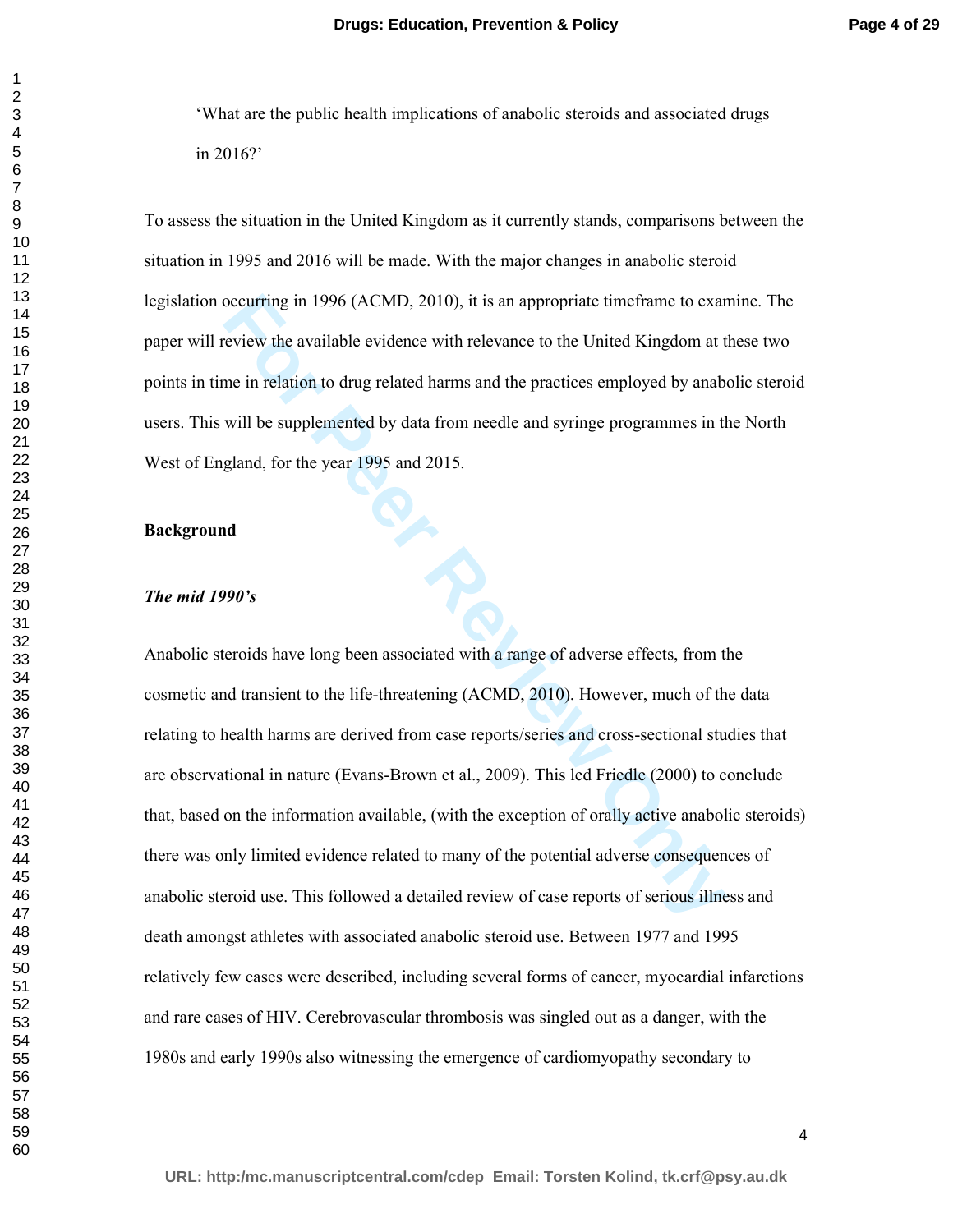**Page 5 of 29**

## **Drugs: Education, Prevention & Policy**

anabolic steroids as a cause for concern (Ferenchick, 1996; McKillop et al., 1986). The safe use of testosterone as a male contraceptive provided a backdrop to this relative lack of concern (WHO, 1990).

At this time, the main threat appeared to be from the 17-alkylated anabolic steroids (these include oral anabolic steroids such as, methandienone and oxymetholone which are still in common usage today, Hope et al., 2013) with cases of acute liver toxicity resulting in serious damage. Cross-sectional data indicated impaired liver function in some users but it was not long before even this was questioned due to the difficulties in distinguishing between markers of hepatotoxicity and markers of muscle damage secondary to high-levels of resistance exercise (Dickerman et al., 1999).

the our amosone steads such all, instantanealle that supprediosite on<br>
usage today, Hope et al., 2013) with cases of acute liver toxicity resulti<br>
nage. Cross-sectional data indicated impaired liver function in some use<br>
i Psychological harm and behaviour changes were cited as concerns at this time. Increasing evidence from the USA, in particular the work of Pope and colleagues (Pope, 1994; Pope & Katz, 1992) illustrated the potential for psychological harms. Wide ranging effects (Parrott et al., 1994; Perry & Hughes, 1992) including aggression (Su et al., 1993) and violence (Choi & Pope, 1994; Malone et al. 1995; Pope & Katz, 1990; Schulte et al., 1993) associated with the use of anabolic steroids were described in the literature. Interviews with anabolic steroid users in the United Kingdom in the mid-1990s revealed that 54% had experienced feelings of aggression (Lenehan et al., 1996) supporting the earlier work by Korkia & Stimson (1993), with findings not restricted to male users (Korkia et al., 1996).

Our understanding of the knowledge and practices of anabolic steroid users in the United Kingdom at that time largely stemmed from the work of Korkia and Stimson (1993), in which 110 steroid users were interviewed and the 386 interviews conducted in the North West of England by Lenehan et al., (1996). While polypharmacy was common, it was usually restricted to a small number of anabolic steroids combined with drugs such as tamoxifen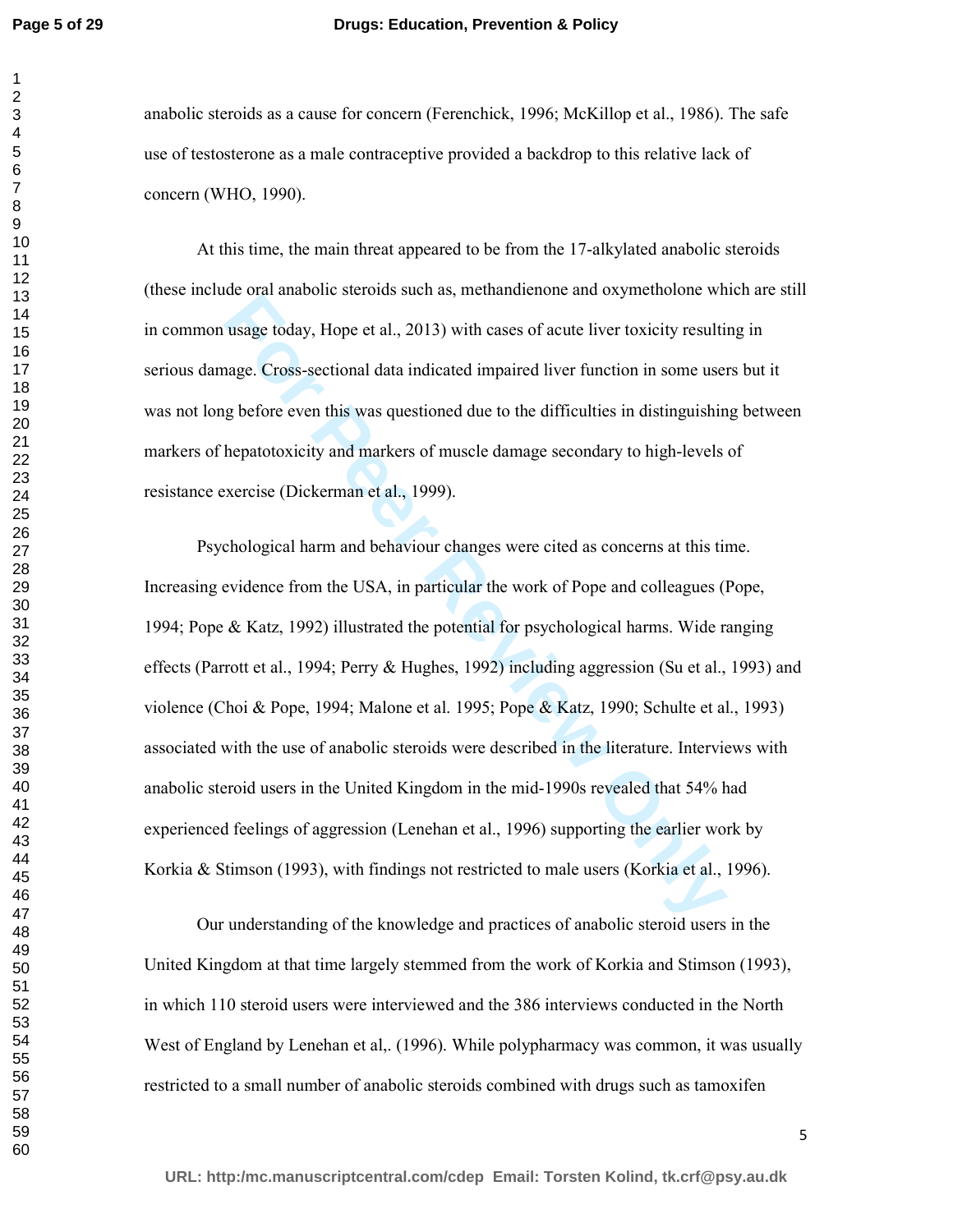citrate and human chorionic gonadotrophin to combat unwanted side effects. The use of human growth hormone was rare amongst users of anabolic steroids, at 2.7% in the United Kingdom study (Korkia and Stimson, 1993) and 5.7% in the North West of England study (Lenehan et al,. 1996).

Ham source of internation for asets of anatome sterests was are gont whandbooks, (usually from the United States) with the Anabolic Referer 991) and the Underground Steroid Handbook II (Duchaine, 1989) being popular. The c The main source of information for users of anabolic steroids was the gym owner, followed by handbooks, (usually from the United States) with the Anabolic Reference Guide (Phillips, 1991) and the Underground Steroid Handbook II (Duchaine, 1989) being particularly popular. The central role of the gym owner was explored further with interviews conducted with 64 gym owners across the North West of England. Their main areas of concern related to the lack of reliable information on anabolic steroids and the amount of fake and counterfeit products on the market (McVeigh, 1996). The former is of interest as the subsequent expansion of the Internet would change beyond recognition, the amount of information available to anabolic steroid users, although not the central tenet of 'reliable information'. The latter is interesting as this was an area of concern that was only just emerging within the academic literature (McVeigh & Lenehan, 1994; Musshoff et al., 1997; Perry, 1995; Walters et al., 1990). A third issue of concern raised by gym owners related to the use of anabolic steroids by young people. Over three-quarters of gym owners had observed increasing numbers of young males attending their gyms, '…using anabolic steroids without any understanding of potential harms' (McVeigh & Lenehan, 1994).

It was this final issue, supported by data from studies in the United Kingdom (Williamson, 1993), Canada (Melia et al., 1996) and numerous studies from the United States (including Buckley, 1988; DuRant et al., 1995; Johnson et al., 1989) that influenced legislative changes, bringing anabolic steroids and associated drugs under the control of the Misuse of Drugs Act (1971) in the United Kingdom.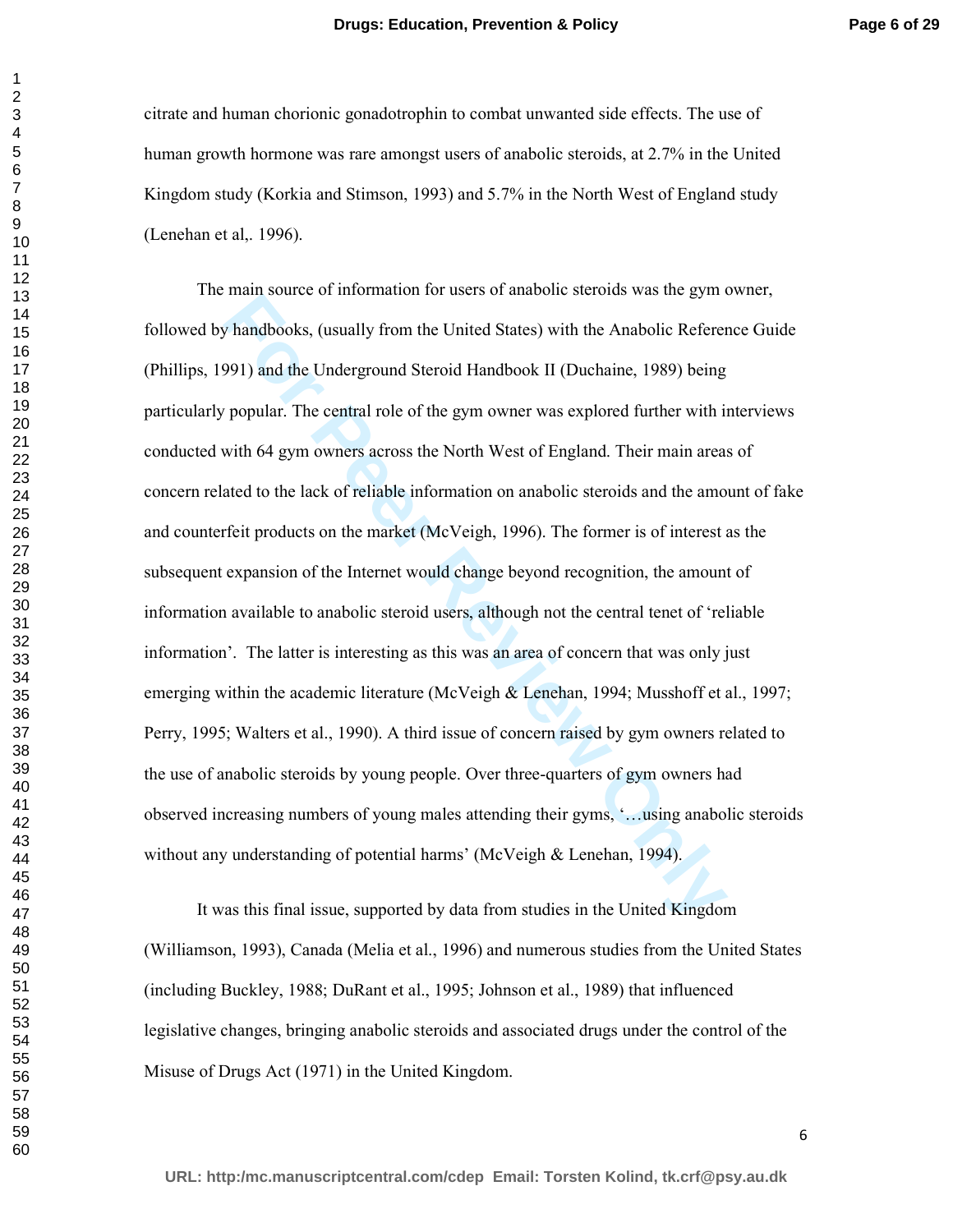### **Drugs: Education, Prevention & Policy**

as removed to reduce ambiguity and import restrictions placed on buyind associated drugs from outside the United Kingdom. Anyone wishing to from outside the United Kingdom is now required to do so in person (so as 'persona On 1st September 1996, anabolic steroids and a number of associated drugs including growth hormones became controlled under the Misuse of Drugs Act (1971), following a recommendation from the Advisory Council for the Misuse of Drugs. Prior to the change in legislation, anabolic steroids came under the jurisdiction of the Medicines Control Agency, an arm of the Department of Health (ACMD, 2010). In April 2012, the phrase "medicinal product" was removed to reduce ambiguity and import restrictions placed on buying anabolic steroids and associated drugs from outside the United Kingdom. Anyone wishing to import these drugs from outside the United Kingdom is now required to do so in person (sometimes referred to as 'personal custody'). These changes were put in place in an attempt to curb the large anabolic steroid online market. Personal possession of these substances remains legal in the United Kingdom. However, Supply offences, including possession with intent to supply, carry a maximum sentence of 14 years and/or an unlimited fine (PHW, 2016).

# 

While there remains significant gaps in our knowledge and understanding of anabolic steroids and associated drugs, many of the conditions that were considered to have the potential to cause adverse effects now have a much firmer evidence base. Much of this work has been conducted in North America, with contributions from Europe (in particular the Nordic countries) and Australia and are summarised in the Endocrine Society Scientific Statement (Pope et al., 2014). The statement highlights a number of adverse effects of anabolic steroids on various organs and systems of the body including hematologic effects, hepatic, musculoskeletal, renal, immunological and dermatological, together with hormonal and metabolic effects. Perhaps the greatest concern is reserved for the cardiovascular impact. Building on the extensive catalogue of cardiac damage (Angell et al., 2012), controlled studies have provided a greater understanding of potential harm to the heart such as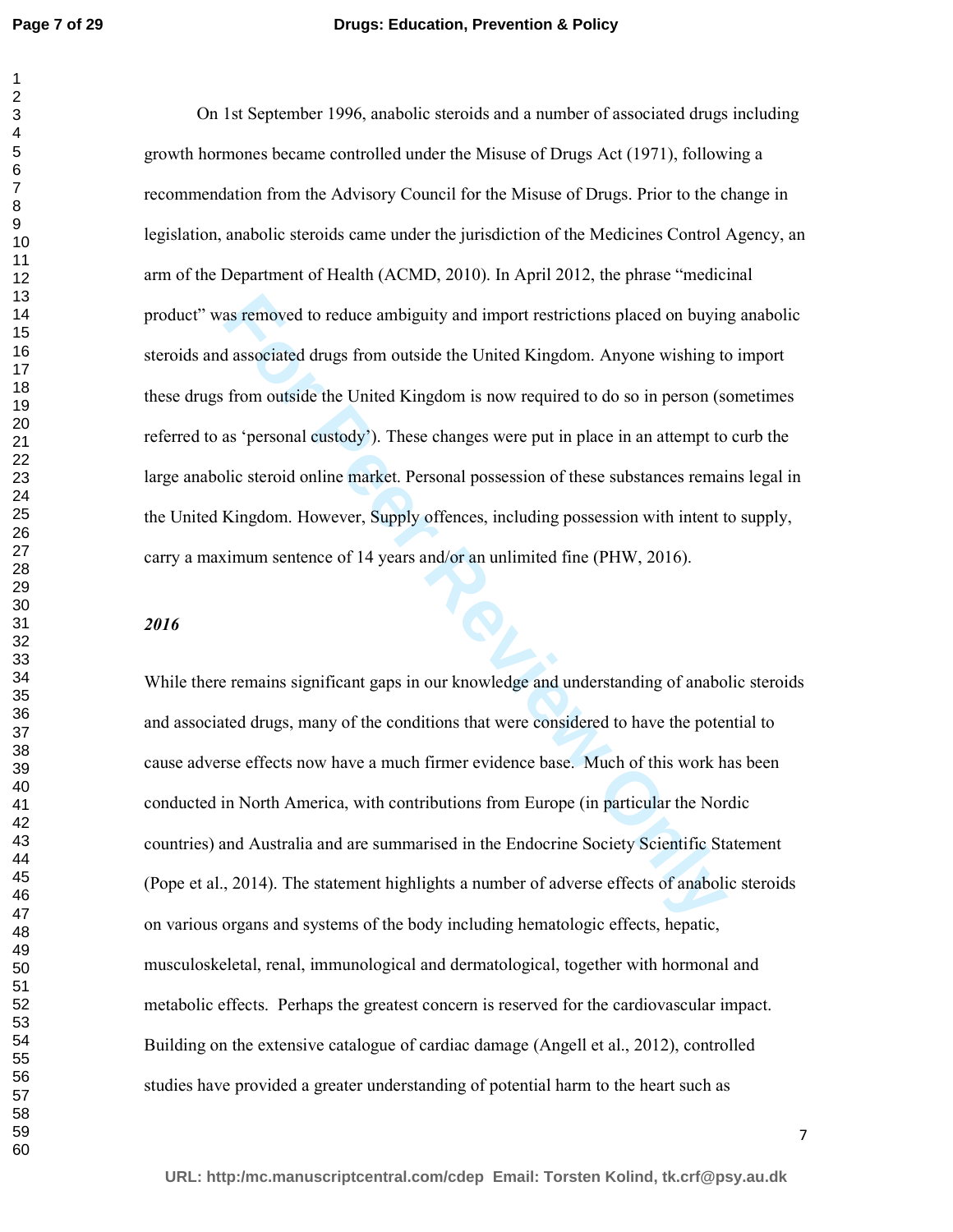**Example 20** and violence (Mazur, 2005) and the wider psychological efferoids including anxiety, depression and dependence. However, there is that for many, anabolic steroids will have a relatively minor impact on the heal hypertrophy and electrical instability (Baggish et al., 2010; Far et al., 2012; Krieg et al., 2007). Another area of increased understanding, relates to psychiatric, neuropsychologic and behavioural impact of anabolic steroids. The hypotheses of the mid 1990s have subsequently been supported in work within the general population and prison population (Klötz et al., 2010; Lundholm et al., 2010; Pope et al., 2000). There remains many unanswered questions relating to aggression and violence (Mazur, 2005) and the wider psychological effects of anabolic steroids including anxiety, depression and dependence. However, there is some consensus, that for many, anabolic steroids will have a relatively minor impact on behaviour and mental health, but for some the consequences can be severe (Pope et al., 2014). Even within the user population there are contradiction and ambivalence (Kimergard, 2015; Monaghan, 2001). It also appears that the anabolic steroid regimes employed (combinations and dosages), length of use, underlying psychological wellbeing and mental health, concomitant use of recreational psychoactive drugs may all pay a part in the extent of the adverse consequences of use.

There are several additional concerns, the extent of which had not been fully recognised 20 years ago. They are not pharmacological adverse effects and may even be considered as 'indirect effects', but from a public health perspective, have major implications. They relate to the drugs market and the method of administration respectively. The majority of available anabolic steroids are illicitly manufactured (ACMD, 2010; Evans-Brown et al., 2009; Evans-Brown et al., 2012; Graham et al., 2009; Kimergard et al., 2014a). This is not unique to the United Kingdom market (Cohen et al., 2007; Larance, 2005; Parkinson & Evans, 2006; Striegel et al., 2006). Without the requisite quality assurance of legitimate manufacture, products are often contaminated with biological, chemical or foreign matter, variable in strength or substituted with different active ingredients. This has clear implications for health in relation to infection, over-dosage and unexpected adverse consequences (Thevis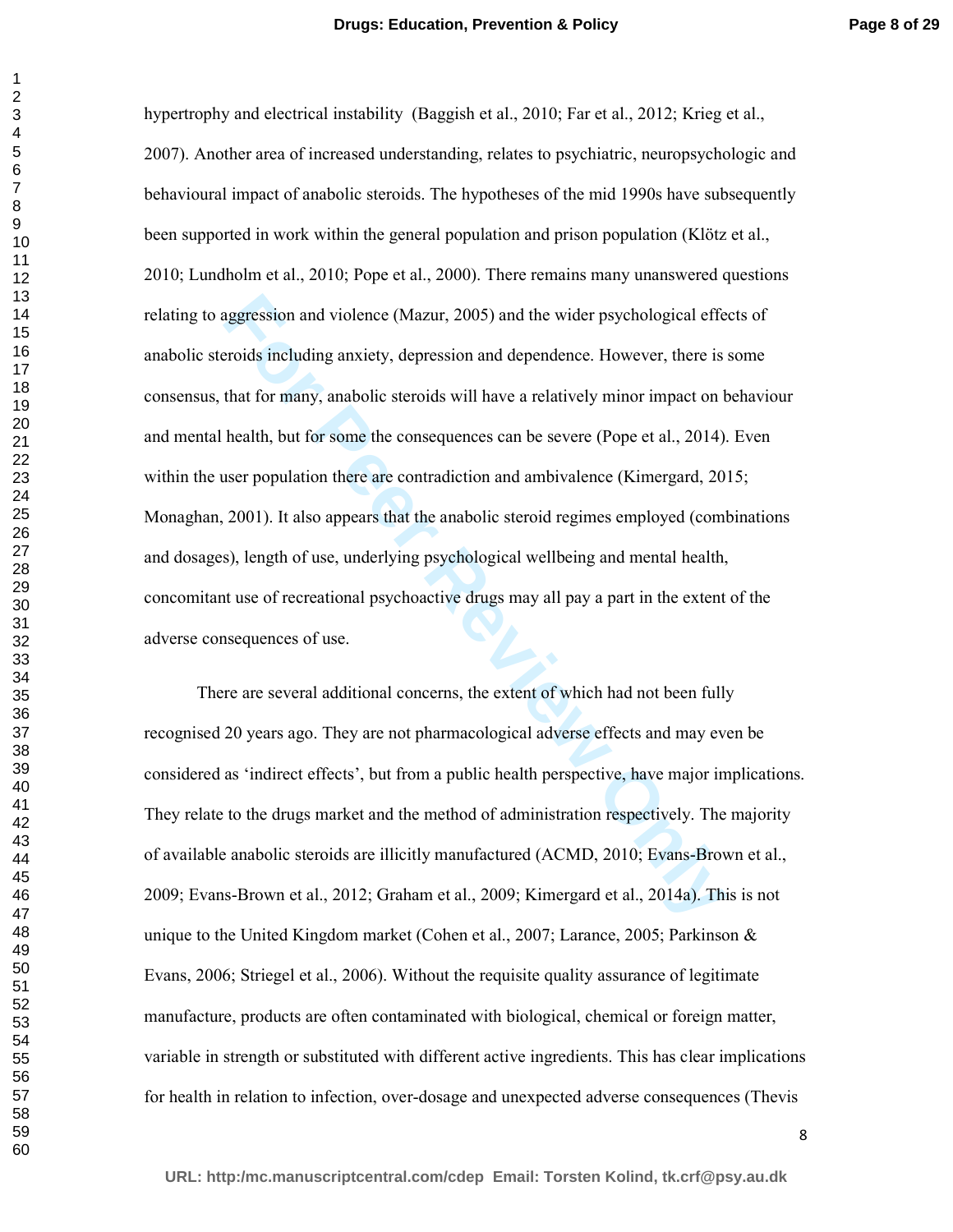### **Drugs: Education, Prevention & Policy**

et al., 2008). This is not just an issue related to anabolic steroids but effects all illicitly manufactured image and performance enhancing drugs e.g. peptide hormones (Kimergard et al., 2014b), growth hormone releasing hormones (Stensballe et al., 2015), melanotan II (Breindahl et al., 2015), 2,4-Dinitrophenol (McVeigh et al., 2016) and even dietary supplements adulterated with anabolic steroids (Abbate et al., 2015) or ancillary drugs such as tamoxifen (Evans-Brown et al., 2014).

For Perance Head, 2014).<br>
Inter concern is how the substances are used. While polypharmacy has<br>
excess of 20 years in the United Kingdom (Korkia, 1993; Lenehan et al<br>
al., 1996), there is unprecedented availability of a va A further concern is how the substances are used. While polypharmacy has been the norm for in excess of 20 years in the United Kingdom (Korkia, 1993; Lenehan et al., 1996; McBride et al., 1996), there is unprecedented availability of a vast array of substances, some long established while others are still at the experimental stage (Chandler & McVeigh, 2014; Hope et al., 2013; McVeigh et al., 2015). This is not unique to the United Kingdom but a global issue (Larance et al., 2008; Parkinson & Evans, 2006; Sagoe et al., 2015; Skarberg et al., 2009). The most dramatic change in the use of drugs in conjunction with anabolic steroids, is the issue of human growth hormone. Similarly to the findings of Parkinson and Evans (2006), the United Kingdom, has experienced falling costs of producing and purchasing human growth hormone. In the 1990s growth hormone was purchased at between £6.58–£20 per IU (International Unit). By 2008, the price had fallen to £1.00– £8.33 per IU (Evans-Brown & McVeigh, 2009). This has resulted in 32% of current anabolic steroid users having used human growth hormone in the previous year (Hope et al., 2013).

In addition to these changes in relation to anabolic steroids in the United Kingdom, a significant public health issue has emerged. Until recently, HIV and other blood borne virus prevalence and transmission was largely dismissed as a marginal public health concern. Case reports of HIV amongst users of anabolic steroids have been rare (Henrion et al., 1992; Scott & Scott, 1989; Sklarek et al., 1984), surveillance of injecting drug users has failed to detect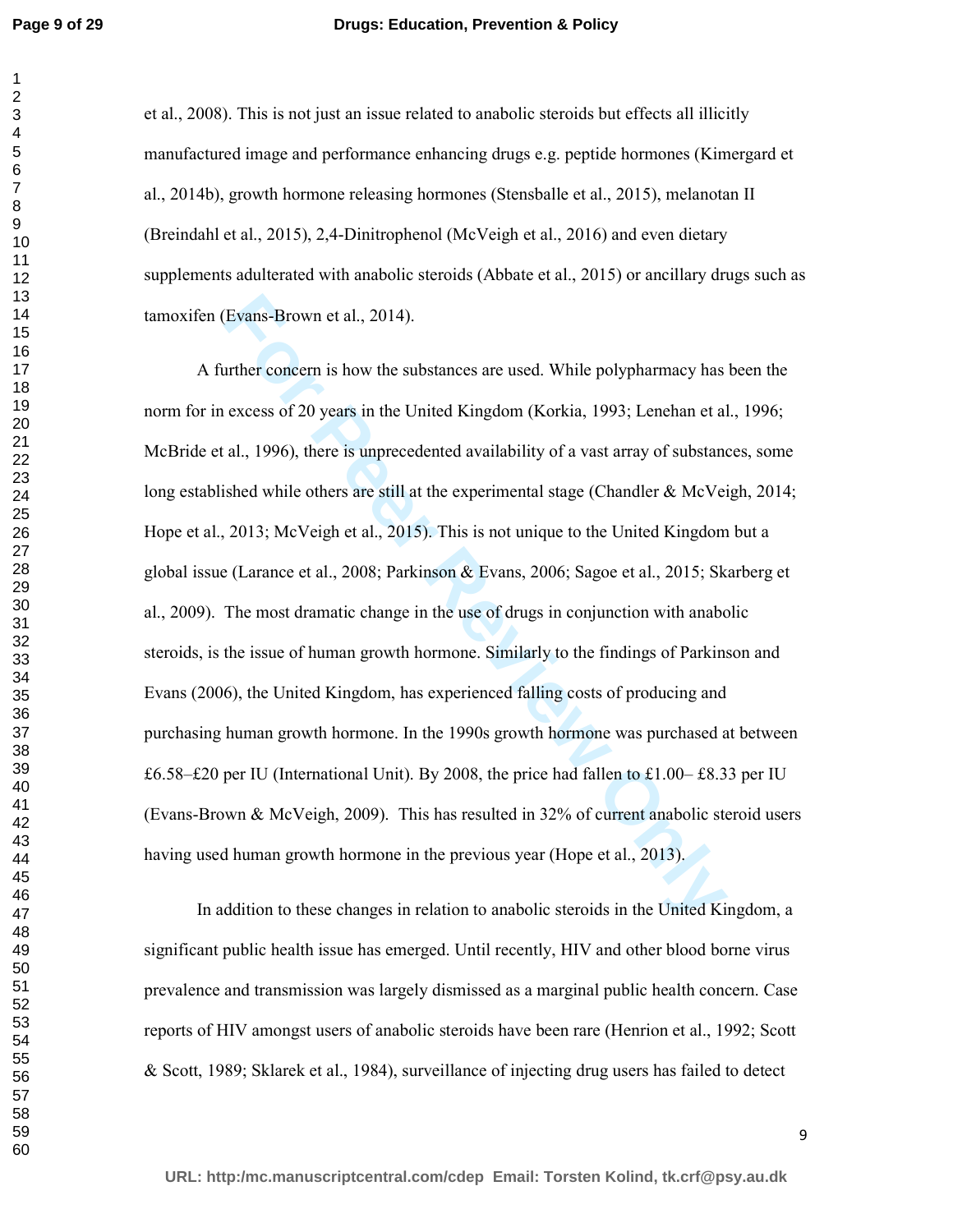HIV amongst this population (Crampin et al., 1998) and the identification of the sharing of injecting equipment less common than amongst those who inject psychoactive drugs both in the United Kingdom (Midgley et al., 2000) and Australia (Iversen et al., 2013; Larance et al., 2008).

For the hangest state) of obset of the Masso In about States of the States.<br> **Hrugs was published.** Samples from 395 men revealed that 1.5% had HIT to the hepatitis B core antigen (anti-HBc) and 5% to hepatitis C (anti-HG) In 2013, the largest study of blood borne viruses in users of anabolic steroids and associated drugs was published. Samples from 395 men revealed that 1.5% had HIV, 9% had antibodies to the hepatitis B core antigen (anti-HBc) and 5% to hepatitis C (anti-HCV) (Hope et al., 2013). Furthermore, 36% reported having redness, swelling and tenderness in the preceding year, and 6.8% had experienced an abscess or open wound at an injection site at some point in the past (Hope et al., 2015). Data from a subsequent survey (2012-2013), together with historical data were analysed, demonstrating that the blood borne virus prevalence among this population of injectors has increased, and levels of HIV are now similar to that amongst psychoactive drug injectors (Hope et al., 2016).

It is within this context of increasing public health concern regarding the use of anabolic steroids and associated drugs that the needle and syringe programme (NSP) monitoring system data at Liverpool John Moores University was interrogated to identify the extent of anabolic steroid use within the North West of England.

# *Methods*

The NSP monitoring data from the years 1995 and 2015 were extracted to provide an indication of the number of anabolic steroid injectors accessing these services. There has been significant changes to the NSP surveillance system during the period between 1995 and 2015, however the monitoring principles remain the same. The earlier datasets were collected in paper format and manually entered onto a database, technological advances allowed for the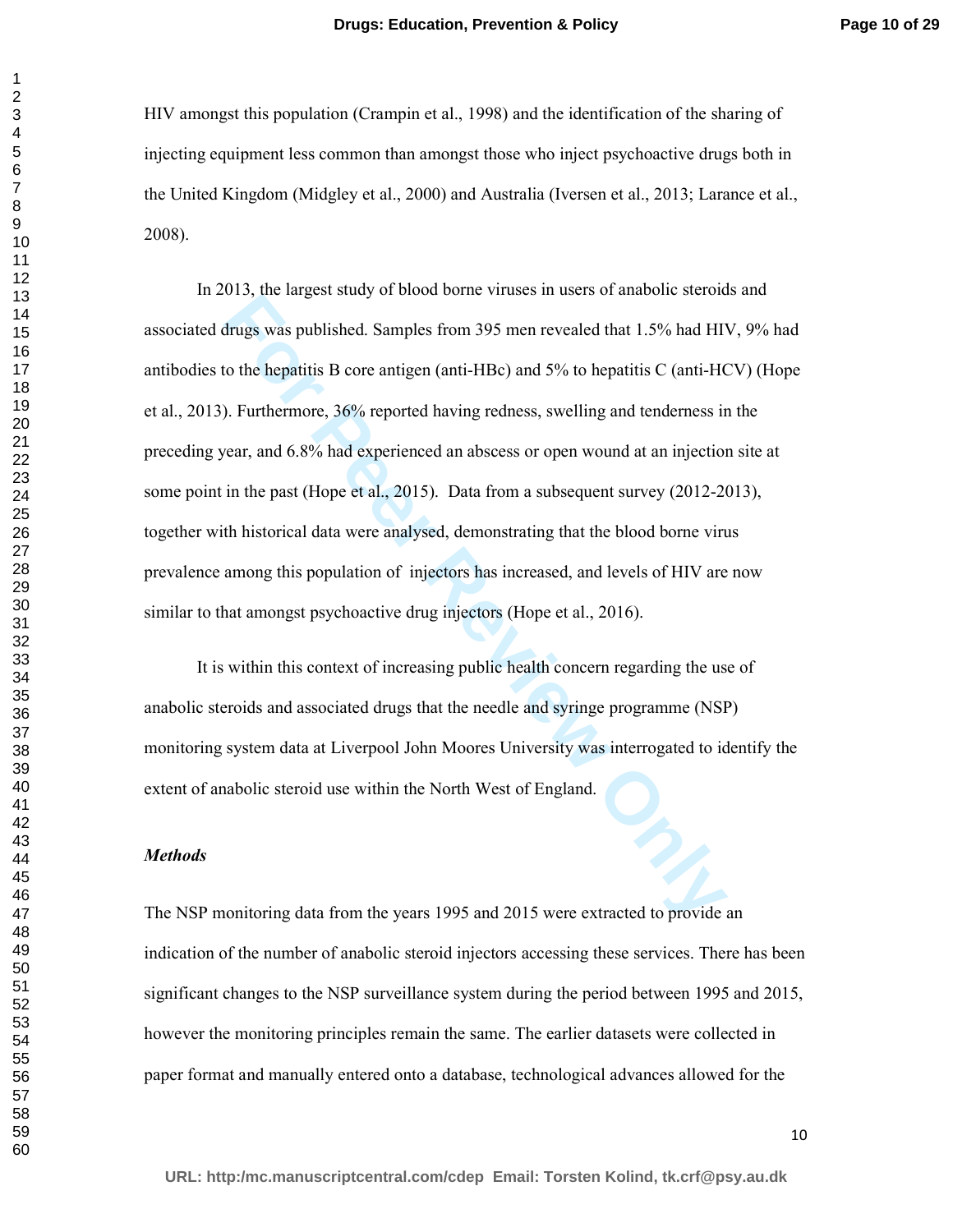the rode such as this is now widely used within monitoring and surveill<br> **For Formal** Felation to substance use (for details on the Integrated Monitoring System<br> **For Formal Felation** on the Integrated Monitoring System<br> latter datasets to be reported directly onto the Integrated Monitoring System (IMS) via online submissions or shared from services' own data collection systems. The system enables each transaction to be attributed to a specific individual. The client provides an attributor code (entailing initials, date of birth and sex), together with data relating to the drugs of injection enabling all subsequent visits and details of transaction to be recorded and attributed. The use of an attributor code such as this is now widely used within monitoring and surveillance systems in relation to substance use (for details on the Integrated Monitoring System see Whitfield et al., 2015). Data for all agency NSPs across Cheshire and Merseyside were analysed using SPSS v22 for the years 1995 and 2015 respectively. Figures were aggregated to Local Authority level (Cheshire, Halton, Knowsley, Liverpool, Sefton, St Helens, Warrington and the Wirral) and then further aggregated to provide totals for Cheshire and Merseyside as a whole. Client records were omitted if client's date of birth was less than 10 years of age. Population data were derived from mid-1996 and mid-2014 with the age category 20-

29 used to calculate prevalence of steroid using NSP clients per 1,000 population. For 2015, an additional measure of 'all sources' was calculated. Not available in 1995, these figures relate to the total number of individual anabolic steroid users attending either agency NSP or pharmacy NSP. Further aggregation is included to remove duplicates across the two data sources. Table 2 relates to individual steroid using clients including the total number of syringes provided to each individual user.

## *Results*

## [Table 1 near here]

Cheshire and Merseyside, with a total population of 2,430,284 (ONS, 2016) was served by 18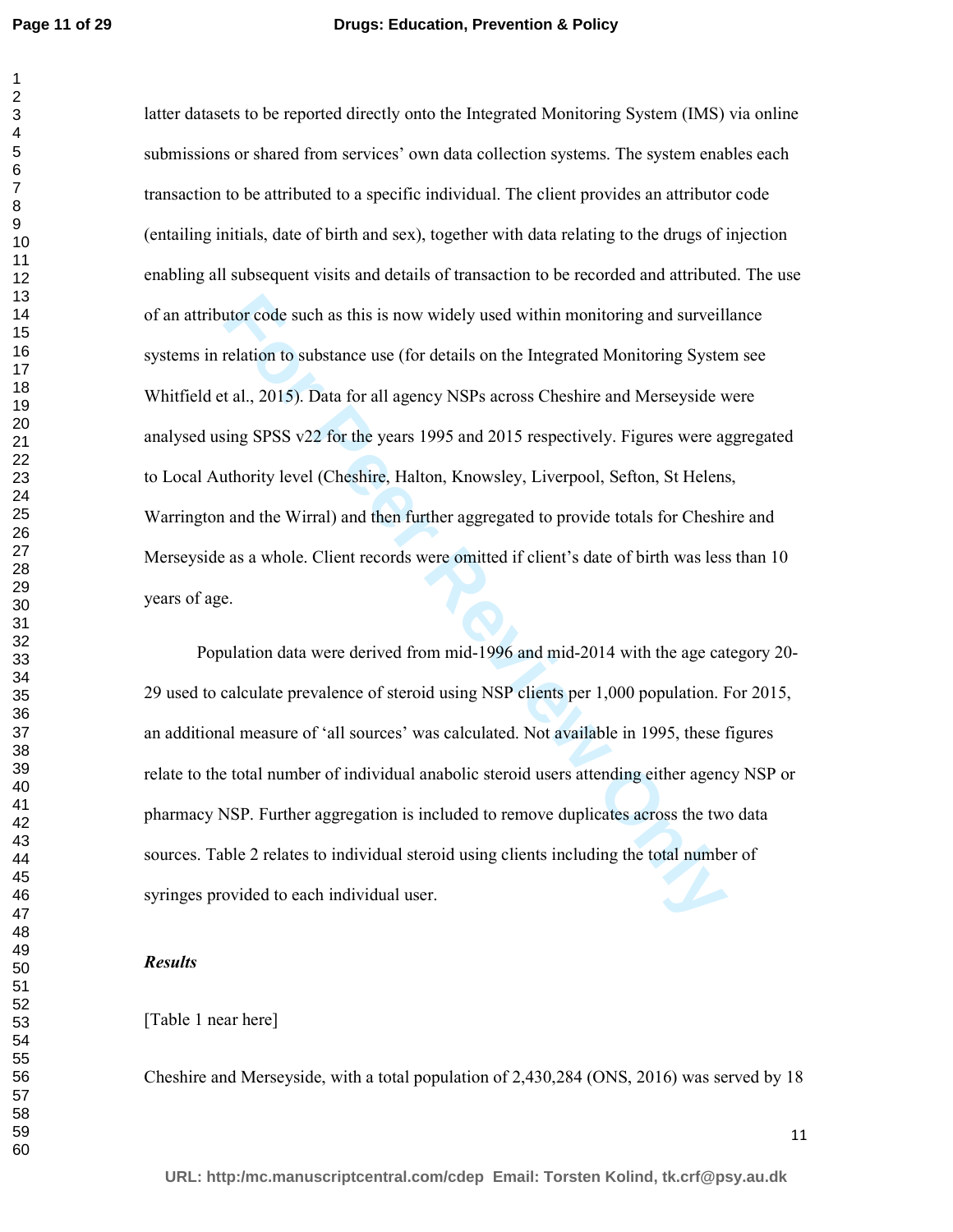agency NSPs in 2015, and 17 agency NSPs in 1995. A total of 2,446 individual steroid users accessed agency needle and syringe programmes across Cheshire and Merseyside in 2015 compared with 553 in 1995, representing a 342% increase over the period. Changes were not uniform across the geography, with dramatic increases in the Local Authorities in the County of Cheshire, Halton (HAL) (2,633%), Cheshire (1,321%) and Warrington (WAR) (703%). In the more urbanised County of Merseyside, increase was pronounced but more modest, with the central Local Authority of Liverpool (LIV), reporting a decrease of 31%.

Data indicate that anabolic steroid use is most common in the male age group of 20 to 29. This has been calculated for both years, indicating an increase from 1.88 per 1,000 population to 5.72 per 1,000 population. There exists a wide variation in the number of steroid users accessing NSPs per 1,000 population in the Local Authorities, rising as high as 16.78 in St Helens (SHL) and 18.76 in Halton (HAL).

banised County of Merseyside, increase was pronounced but more mod<br>Local Authority of Liverpool (LIV), reporting a decrease of 31%.<br>a indicate that anabolic steroid use is most common in the male age grous<br>been calculated All steroid users (all sources) incorporates data from the agency NSP and Pharmacy NSP and is only available for 2014/15. The pharmacy data were obtained from 84 shops across Cheshire and Merseyside. Direct comparison of the total of number of anabolic steroid users in 2015 (5,336) cannot be made with the agency only data of 1995 (553). However, contemporary data from the mid-1990s indicates that the vast majority of injecting equipment provided from these outlets were suitable for intravenous injection only and would not be suitable for intramuscular anabolic steroid injection (Birtles & Bellis, 1997), therefore enabling some level of comparison. This would indicate an even more dramatic increase in NSP provision for anabolic steroid users. While most Local Authorities experienced an increase in anabolic steroid user totals with the inclusion of the additional data source, the most dramatic increase occurred in Cheshire.

[Table 2 near here]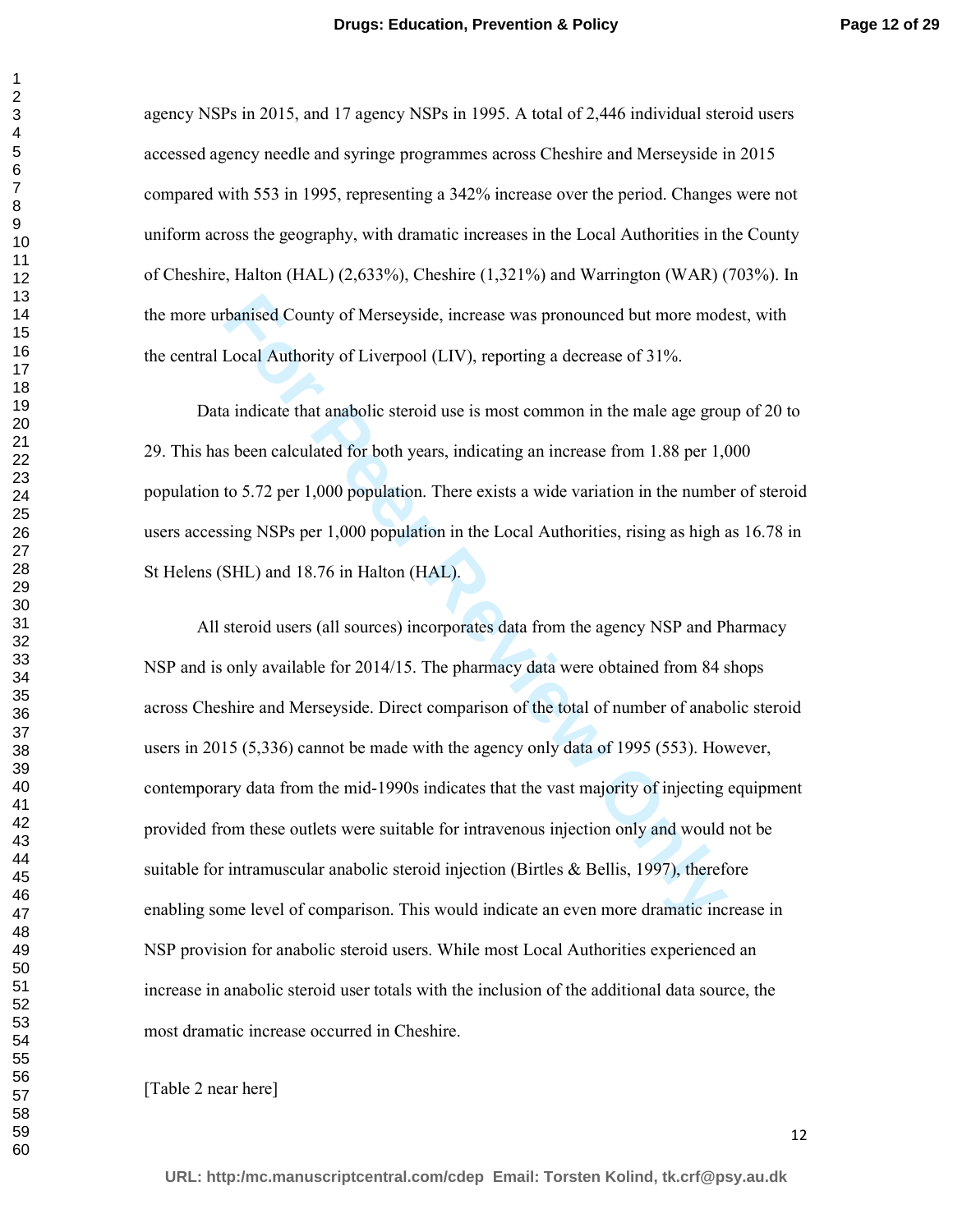### **Drugs: Education, Prevention & Policy**

The majority of agency NSP clients in Cheshire and Merseyside are injectors of anabolic steroids and associated drugs. During the last 20 years, the percentage of steroid users has risen from 17.1% to 54.9% and with males now accounting for 98.6% of all steroid using clients compared to 96.5% in 1995. The mean age of steroid using clients also increased from 26 years old (median age of 25) in 1995 compared to 31 years old (median age of 30) in 2015. The total number of syringes dispensed rose from 14,293 to 139,956, an increase of 879%. This is not just as a result of an increased number of steroid users accessing NSPs but equates to more than a doubling of equipment per client.

#### *Discussion*

otal number of syringes dispensed rose from 14,293 to 139,956, an increase is not just as a result of an increased number of steroid users accessing more than a doubling of equipment per client.<br>
years has witnessed signif The last 20 years has witnessed significant changes in relation to substance use in general, not least in relation to the use of human enhancement drugs (Evans-Brown et al., 2012). Nowhere is this more pronounced than in the use of anabolic steroids and associated drugs, the number and diversity of drugs being used (Sagoe et al., 2015), the accompanying psychoactive drug use (Hope et al., 2013) and the massive dosages being used by even the most novice of users (Chandler & McVeigh, 2014).

Increased research and opportunities to publish have seen an unprecedented amount of peer reviewed papers published on anabolic steroid use. In a basic search of academic papers using CINAHL, PsychINFO, Social Sciences Citations Index and Medline for relevant papers on the use of anabolic steroids and associated drugs, 95 unique references were generated for 1995 compared with 397 for 2015. While this is partly as a result of the expansion of the Internet, still the majority of steroid users access their information from non-academic sources on the Web (Kimergard  $\&$  McVeigh, 2014c). The academic literature has provided a greatly improved understanding of the potential adverse effects of anabolic steroids and a range of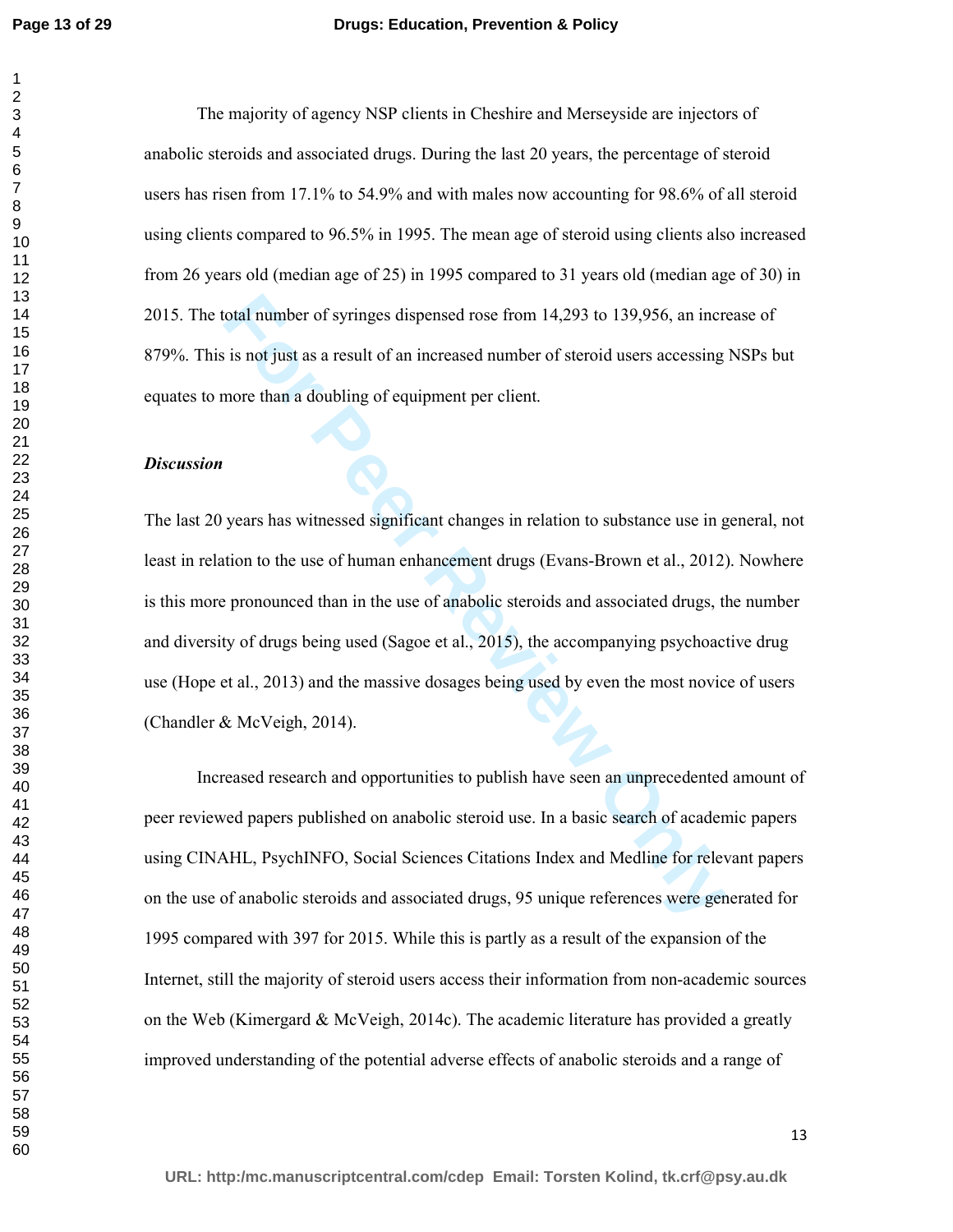associated drugs (Pope et al, 2014) and this will continue to improve as anabolic steroid users mature and the longer term impact of high levels of sustained drug use can be ascertained. The above issues are compounded by the fact that the vast majority of available products are manufactured illicitly or without due oversight in relation to '*quality, safety and efficacy*' (MHRA, 2007) undermining the further development of the evidence base and basic harm reduction messages related to the specific substances and dosages (Evans-Brown et al., 2009).

The identification of HIV within this population is a significant concern. While we are unable to identify if the transmission is due to the sharing of anabolic steroid injecting equipment, sharing of equipment linked with previous (or current) psychoactive drug injection, sexual transmission or a combination of all these routes, the fact that it is established within the population, at the same level of that seen in psychoactive drug injectors has profound public health implications (Hope et al., 2013; Hope et al., 2015).

ressages related to the specific substances and dosages (Evans-Brown et identification of HIV within this population is a significant concern. We lentify if the transmission is due to the sharing of anabolic steroid inject Clearly, to ascertain the extent of a potential public health issue, an estimate of the prevalence or at least an indication of the scale of the particular activity is required. We have some indication of prevalence of anabolic steroid use, Sagoe et al, estimated that the global lifetime prevalence for anabolic steroids is 3.3% with higher levels across Europe (Sagoe et al, 2014). The Crime Survey for England and Wales (2014/15) suggests much lower levels of 0.9%, although a statistically significant rise over the previous decade, with approximately 73,000 having used in the previous year (ONS, 2015). The Crime Survey for England and Wales is generally accepted to be a considerable underestimation of anabolic steroid use (ACMD, 2010; Bates et al., 2014). Previously published work has provided an indication as to the extent of anabolic steroid users at NSPs, in the geography examined here (McVeigh et al, 2003a; ACMD, 2010) and across the wider United Kingdom (Kimergard & McVeigh, 2014c). This is however, the first time that a comparison over a prolonged period has taken place. The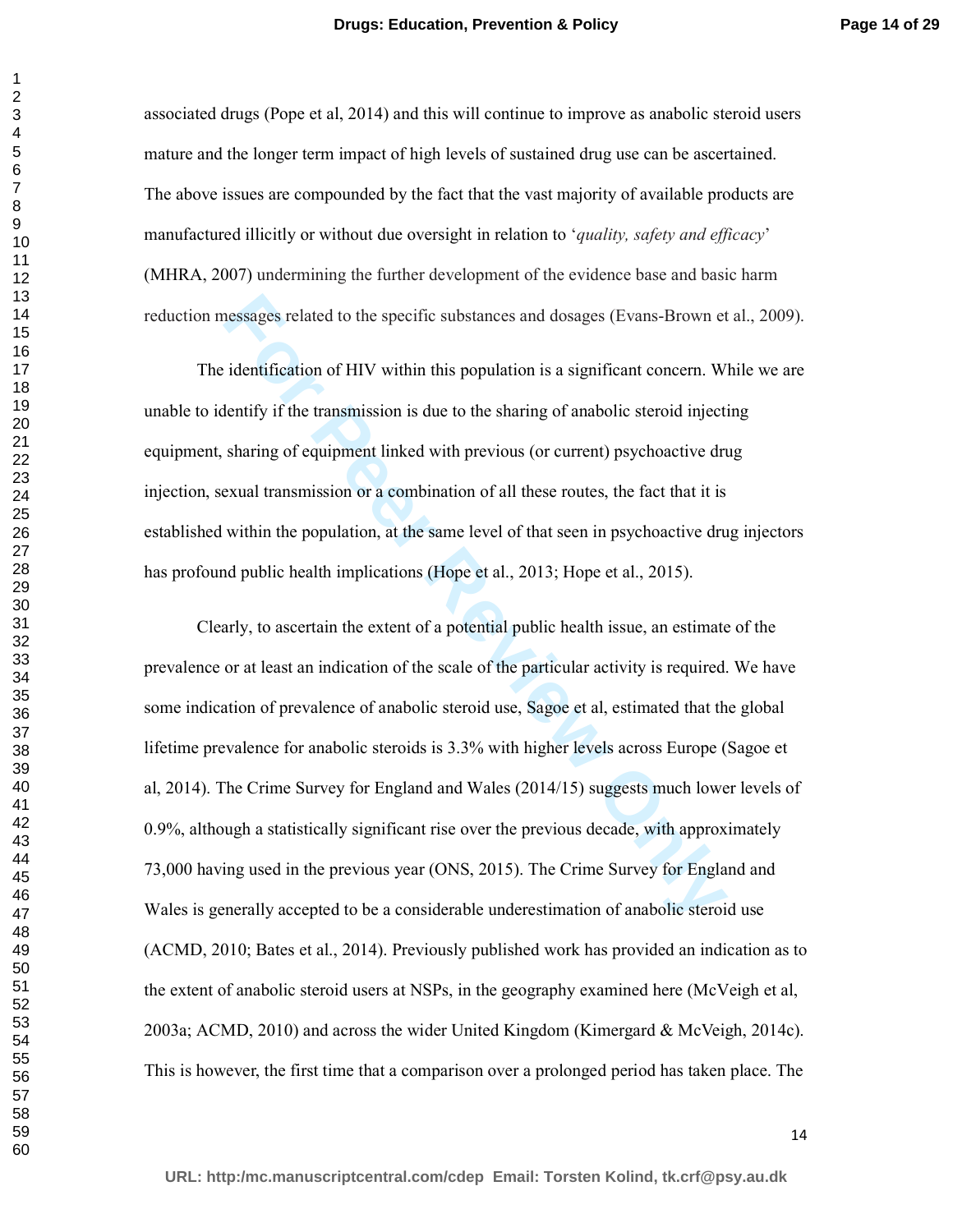for other users of anabolic steroids (Korkia & Stimson, 1993, Lenehan e<br>1, 2015) with this practice recognised by National Institute for Health &<br>(NICE, 2014) and mirrored in Australia (Dunn et al., 2014). While there<br>r ti data illustrate a startling increase in the number of anabolic steroid users accessing NSPs. This cannot be used as a true proxy for changes in the prevalence of anabolic steroid use, as it may reflect an increased proportion of anabolic steroid users presenting to these services. This may be at least partially countered by the increased number of syringes being dispensed. It is long established that many steroid users in the United Kingdom will be provided with injecting equipment for other users of anabolic steroids (Korkia & Stimson, 1993, Lenehan et al., 1996; Cullen et al, 2015) with this practice recognised by National Institute for Health & Care Excellence (NICE, 2014) and mirrored in Australia (Dunn et al., 2014). While there have been changes over time in relation to the number and frequency of injections, we suggest that the 139,956 syringes provided by agency NSPs alone (this does not include the equipment dispensed from pharmacy NSPs or purchased online) is an indication of a large and growing population of anabolic steroid users.

It is of interest to consider the different patterns of change across the Local Authorities. Increases are by no means uniform, with stark contrast between the urban area of Liverpool to the more rural and affluent Cheshire. The inclusion of pharmacy data confirms that the different situation in Liverpool is not masked by a migration from one type of NSP to another. We hypothesise that this may at least partly be explained by a diffusion of high levels of anabolic steroid use from the central Liverpool area in the mid-1990s to the outer areas of Cheshire and Merseyside over the last 20 years.

While the origins of the diffusion theory can be traced back to the early 1900s (De Tarde, 1903), it is Rogers' Diffusion of Innovation (1983) and its application to drug use behaviour (Rogers, 1995) that support this explanation. Golub et al. (2005) describe a complex interaction of culture and individualism with drug use being an active decision where the 'setting' (Zinberg, 1984) is the main influence. The 'trickle down' effect of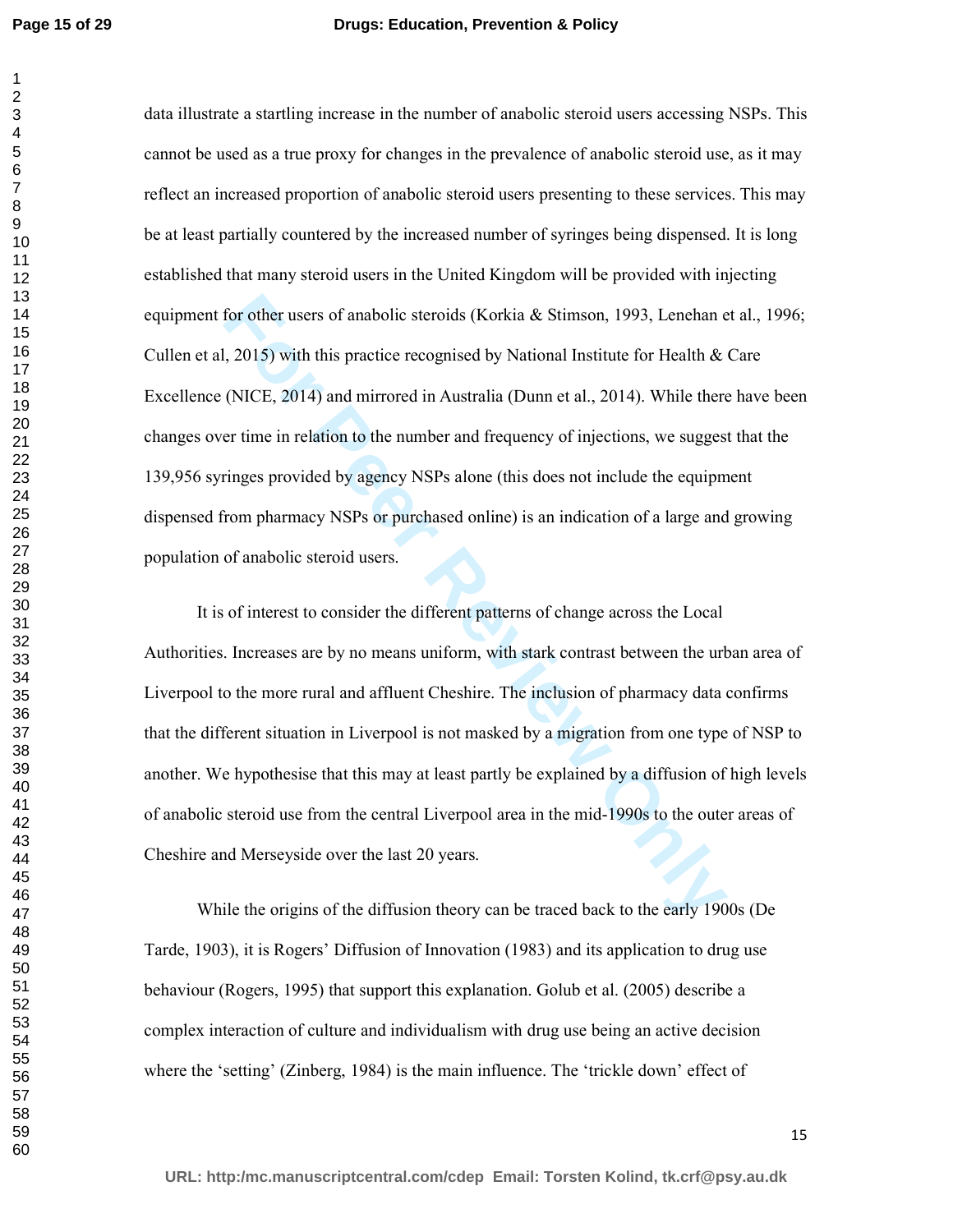innovators and early adopters may explain the later adoption of high levels of anabolic steroid use occurring in the central urban section of the geographical area, spreading to the suburban/rural areas over time. This has similarities to previous phenomena that took place in Cheshire and Merseyside during the 1980s in relation to heroin use and the 1990s, in which the adoption of crack cocaine could be traced as emanating in Central Liverpool before expanding its reach across the region (McVeigh et al., 2003b).

its reach across the region (McVeigh et al., 2003b).<br>
The is a lack of evidence based interventions in relation to anabolic steroi-<br>
there are no formal academic evaluations of harm reduction, treatment of<br>
interventions i There is a lack of evidence based interventions in relation to anabolic steroids. Currently, there are no formal academic evaluations of harm reduction, treatment or prevention interventions in the United Kingdom. Furthermore, there is scant evidence internationally (Backhouse et al., 2014). While prevention programmes such as '*Hercules'* appear promising (implementation of a theoretical learning base and practical strength training sessions, Sagoe et al, 2016) in relation to positive changes in knowledge, similarly to other programmes, we do not have evidence of longer term positive behaviour change (Elliot et al., 2008; Fritz et al., 2005; Goldberg et al., 2007; Jalilian et al., 2011; Nilsson et al., 2004). With evidence of a range of serious health harms, not least the identification of HIV within the population, and indications of increasing prevalence, public health cannot wait for effective prevention interventions to be established and the need for a comprehensive harm reduction approach is required. Whilst the data here show an increasing number of anabolic steroid injectors attending needle and syringe programmes, it is recognised that this represents only a subset of this population and greater engagement efforts need to be made through outreach to gyms and other environments where anabolic steroid use is likely to be found (such as the night-time environment and occupations where size, strength or appearance are highly valued).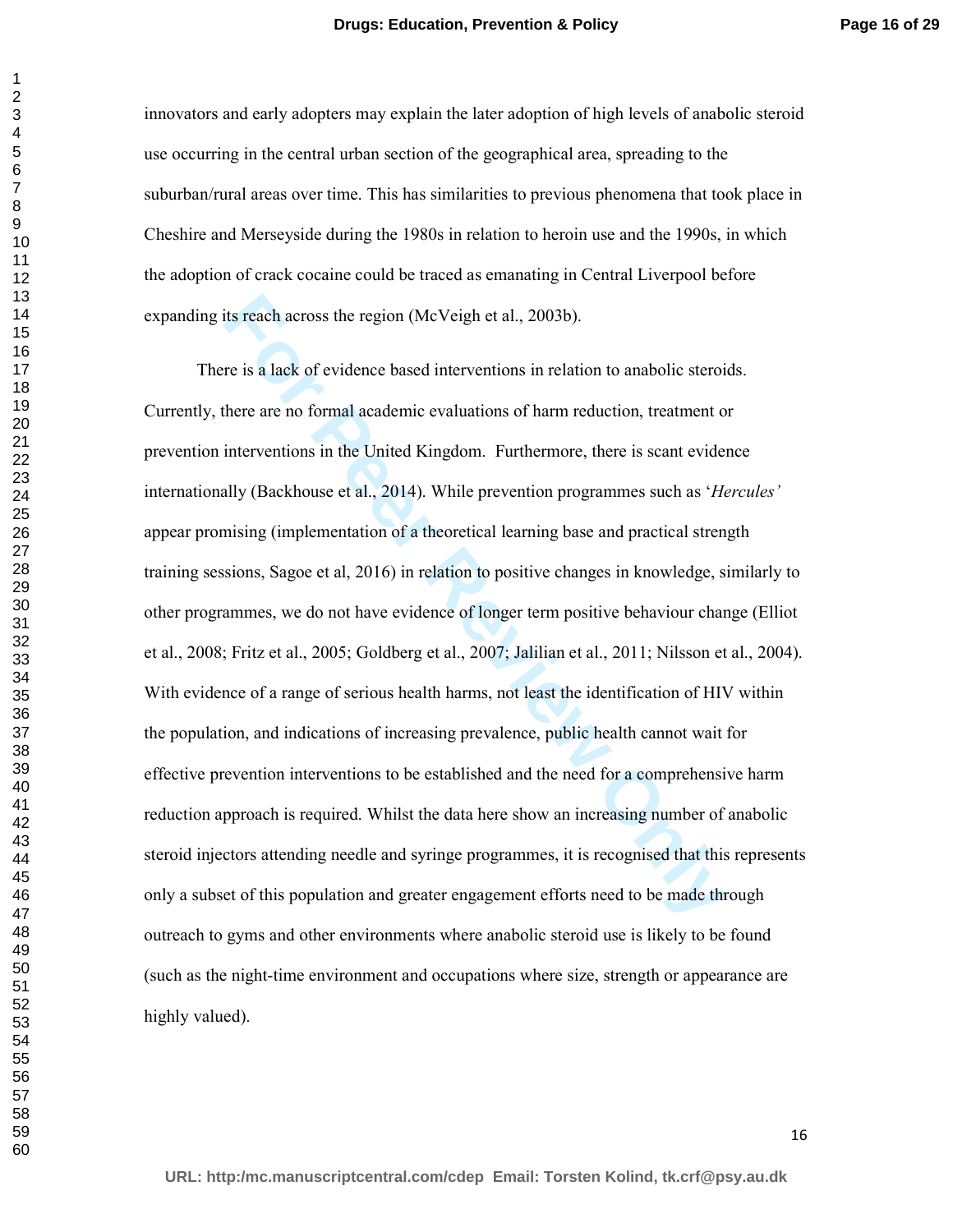#### *Conclusion*

Clearly, there have been significant changes in our understanding of anabolic steroid use together with the extent and practices of the users themselves. The recent identification of HIV within the population, the quality and safety of the illicit products being used, together with the established physical and psychological harms are causes for concern. The NSP surveillance system in Cheshire & Merseyside provides evidence for the extent of anabolic steroid use, a phenomenon that is believed to be replicated across the United Kingdom and beyond. Detailed work is required relating to the causes and drivers of this situation, the risk behaviours of the individuals, the nature of the illicit market and role of the Internet together with the development of (cost) effective demand and harm reduction.

#### *Limitations*

abushed physical and psychological hall as are causes for concern. The<br>e system in Cheshire & Merseyside provides evidence for the extent of  $\epsilon$ <br>a phenomenon that is believed to be replicated across the United Kingd<br>taile The paper is set within a United Kingdom context and while some themes will be transferrable to other countries, the specifics related to legislation, service provision and to some extent cultural background, limits the extent to which it is generalizable. Furthermore the extent to which Cheshire and Merseyside is representative of the United Kingdom as a whole remains unknown, therefore there is a clear need for further research and surveillance within this particular population across wider geographies and over time. The literature reviews relating to the mid-1990s and 2015 are not systematic with potential bias towards work by the authors due to the nature and geography of their work. The data relating to the attendance at needle and syringe programmes is self-reported surveillance in nature with some differences in data collection methods (paper compared to electronic). We have no reason to believe that this would in any way skew the findings.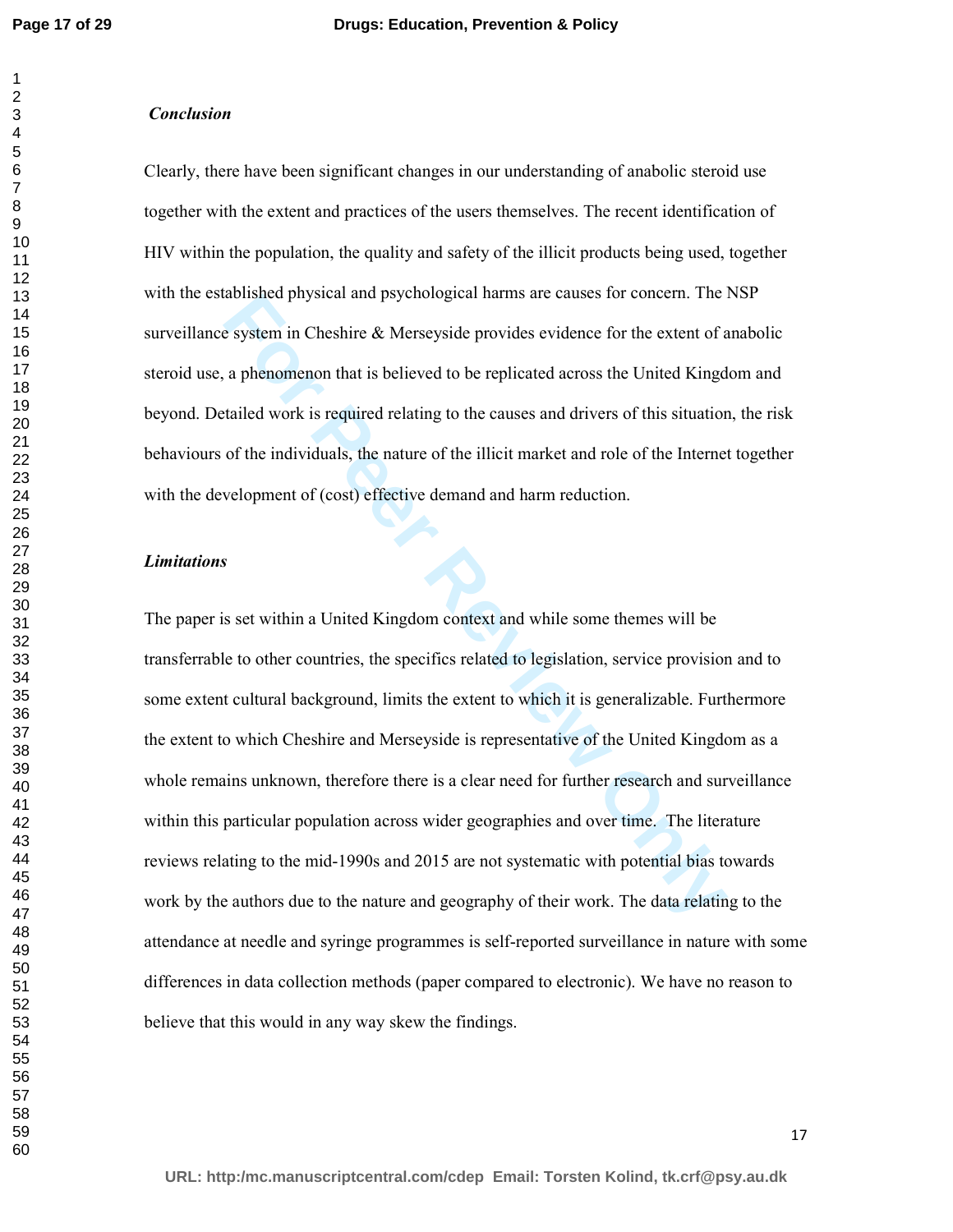Acknowledgments and conflict of interest

Worderdame. Staff at the Public Health Institute, LJMU, in particular Mark Whitfield and Howard Reed for preparation of needle and syringe data for 2015, Geoff Bates for literature retrieval and Jen Lovelady for proof reading the final manuscript. We would also like to thank contributing agencies to the NSP monitoring systems in Cheshire and Merseyside. The authors do not have any conflict of interest to declare.

**URL: http:/mc.manuscriptcentral.com/cdep Email: Torsten Kolind, tk.crf@psy.au.dk**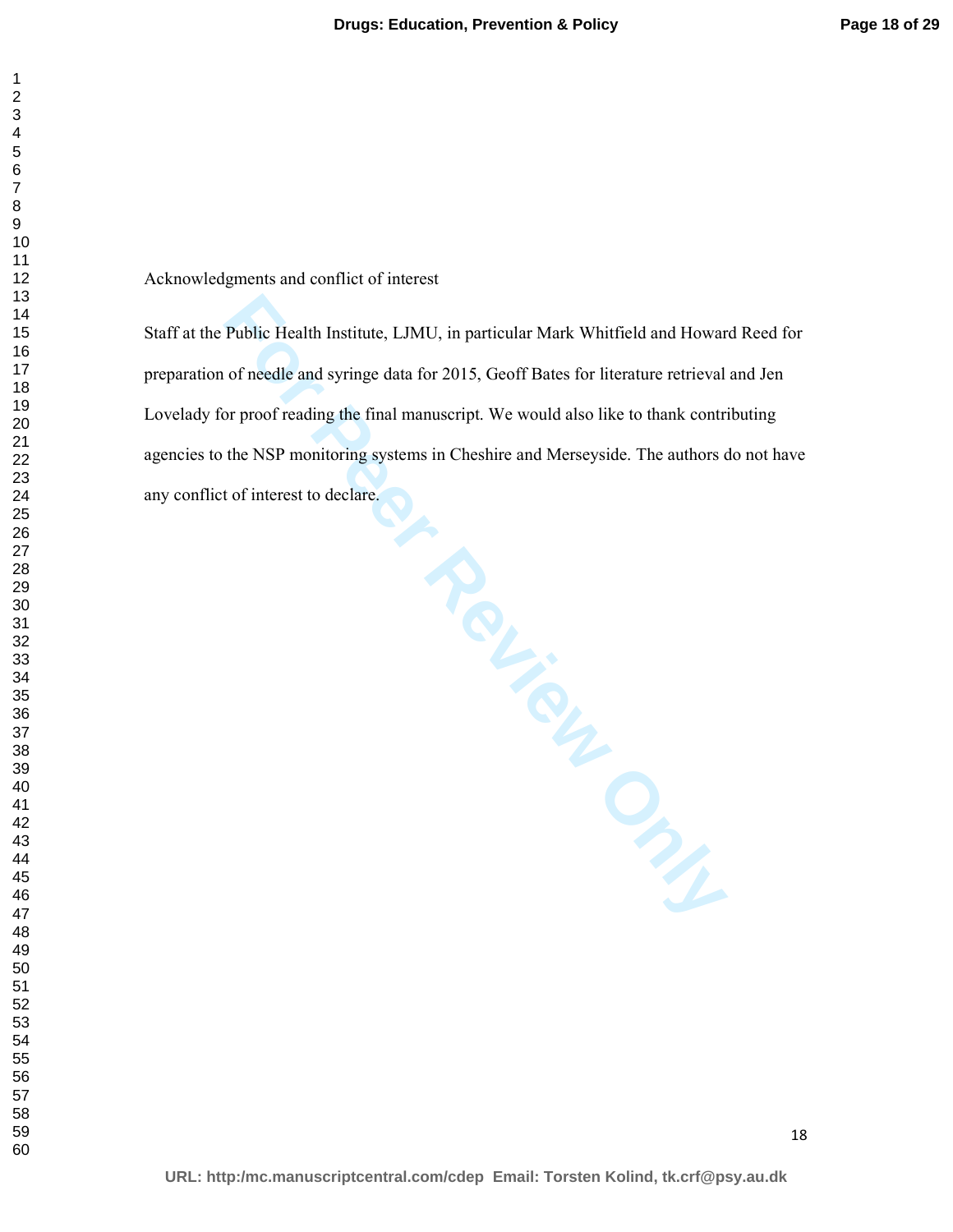References

- Abbate, V., Kicman, A. T., Evans-Brown, M., McVeigh, J., Cowan, D. A., Wilson, C., et al. (2015). Anabolic steroids detected in bodybuilding dietary supplements - a significant risk to public health. *Drug Testing and Analysis*, 7(7), 609-618.
- ACMD. 2010. *Advisory Council on the Misuse of Drugs, Consideration of the Anabolic Steroids*, Home Office: London, 2010.
- Angell, P. J., Chester, N., Sculthorpe, N., Whyte, G., George, K., & Somauroo, J. (2012). Performance enhancing drug abuse and cardiovascular risk in athletes: implications for the clinician. *British Journal of Sports Medicine*, 46, 78-84.
- British Medical Association. (1909). *Secret remedies: what they cost and what they contain*: British Medical Association.
- Backhouse, S., Collins, C., Defoort, Y., McNamee, M., Parkinson, A., & Sauer, M. (2014). *Study on Doping Prevention: A map of Legal, Regulatory and Prevention Practice Provisions in EU 28*. Luxembourg: Publications Office of the European Union.
- C. Londor, 2001.<br>Chester, N., Sculthorpe, N., Whyte, G., George, K., & Somauroo, J. (2012). Per<br>Chester, N., Sculthorpe, N., Whyte, G., George, K., & Somauroo, J. (2012). Per<br>ancing drug abuse and cardiovascular risk in at Baggish, A. L., Weiner, R. B., Kanayama, G., Hudson, J. I., Picard, M. H., Hutter, A. M., & Pope, H. (2010). Long-Term Anabolic-Androgenic Steroid Use Is Associated With Left Ventricular Dysfunction. *Circulation-Heart Failure*, 3(4), 472-U415.
- Bates, G., Jones, L., & McVeigh, J. (2014) *Update of NICE Guidance PH18 Needle and Syringe Programmes (PIED Review)*. Centre for Public Health, Liverpool John Moores University.
- Birtles, R., & Bellis, M. (1997). *Drug services in Merseyside and Cheshire 1996: prevalence and outcomes*. Public Health Sector, Liverpool John Moores University.
- Breindahl, T., Evans-Brown, M., Hindersson, P., McVeigh, J., Bellis, M., Stensballe, A., et al. (2015). Identification and characterization by LC-UV-MS/MS of melanotan II skin-tanning products sold illegally on the Internet. *Drug Testing and Analysis*, 7(2), 164-172.
- Buckley, W. E. (1988). Estimated Prevalence of Anabolic Steroid Use Among Male High School Seniors. *JAMA*, 260(23), 3441.
- Chandler, M., & McVeigh, J. (2014). *Steroids and image enhancing drugs 2013 survey results*. Centre for Public Health, Liverpool John Moores University.
- Choi, P. Y., & Pope, H. G., Jr. (1994). Violence toward women and illicit androgenic-anabolic steroid use. *Ann Clin Psychiatry*, 6(1), 21-25.
- Cohen, J., Collins, R., Darkes, J., & Gwartney, D. (2007). A league of their own: demographics, motivations and patterns of use of 1,955 male adult non-medical anabolic steroid users in the United States. *Journal of the International Society of Sports Nutrition*, 4 (12).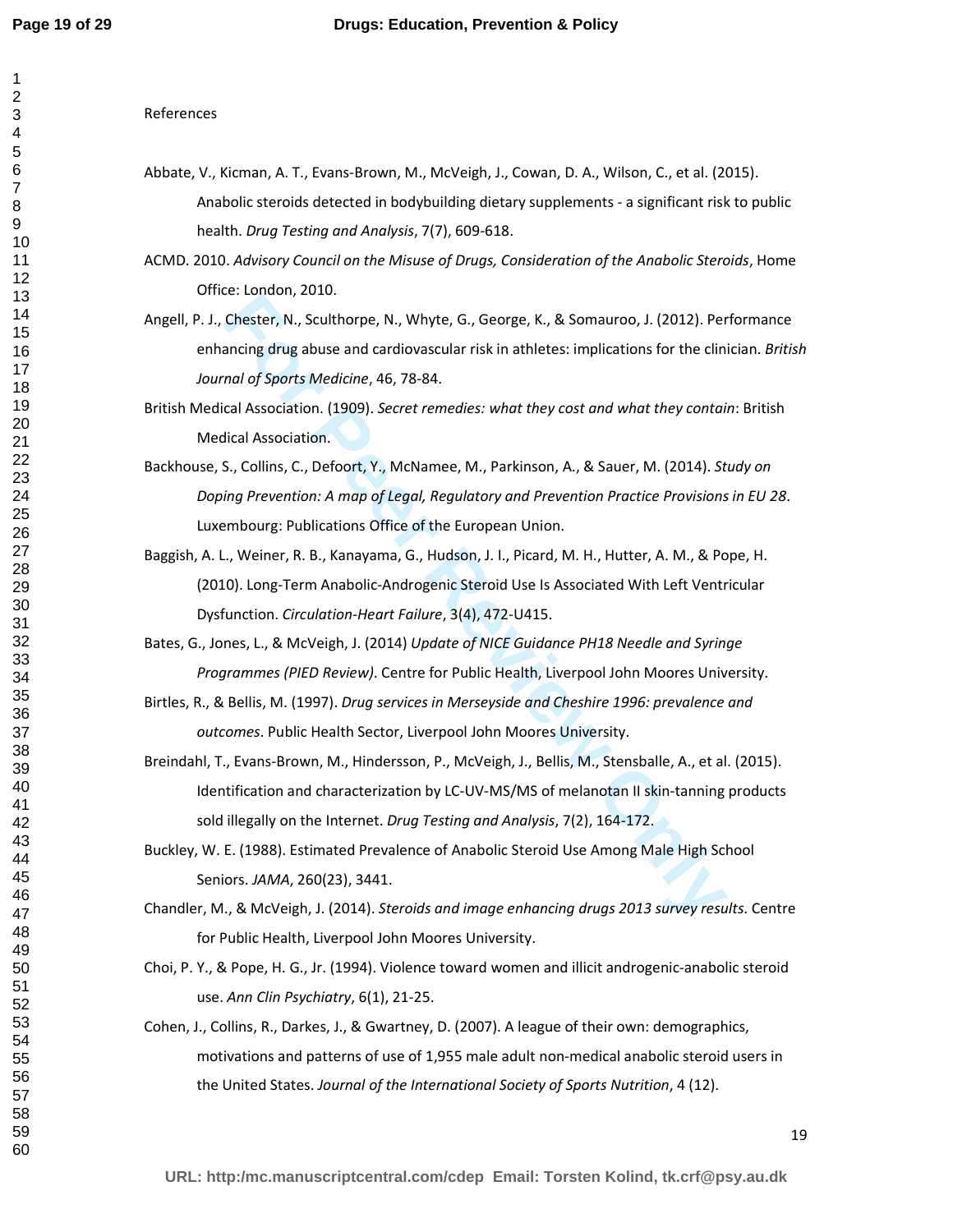- Crampin, A. C., Lamagni, T. L., Hope, V. D., Newham, J. A., Lewis, K. M., Parry, J. V., et al. (1998). The risk of infection with HIV and hepatitis B in individuals who inject steroids in England and Wales. *Epidemiology and Infection*, 121(2), 381-386.
- Cullen, K.J., Hope, V., Parry, J. & Ncube, F. (2015). Risk and vulnerability among people who inject image and performance enhancing drugs in England and Wales 2012-2013: Where should we focus harm reduction? In paper presented at the  $24<sup>th</sup>$  International Harm Reduction Conference , Kuala Lumpur, Malaysia. 2015.
- de Kruif, P. (1945). *The Male Hormone*. London: Harcourt: Brace and Company.
- De Tarde, G. (1903). *The laws of imitation*. New York: H. Holt and Co.
- **Etchick, Konder Control, The Methamic Polon (Fig. 2013)**<br> **For Peer Revier Procession** C. The Material on The Condon Hard Co. R. D., Pertusi, R. M., Zachariah, N. Y., Dufour, D. R., & McConathy, W. J. (1999)<br>
Did-induced Dickerman, R. D., Pertusi, R. M., Zachariah, N. Y., Dufour, D. R., & McConathy, W. J. (1999). Anabolic steroid-induced hepatotoxicity: Is it overstated? *Clinical Journal of Sport Medicine*, 9(1), 34- 39.
- Duchaine, D. (1989). *Underground steroid handbook II*. Venice (CA): HLR Technical Books.
- Dunn, M., McKay, F. H., & Iversen, J. (2014). Steroid users and the unique challenge they pose to needle and syringe program workers. *Drug and Alcohol Review*, 33(1), 71-77.
- DuRant, R. H., Escobedo, L. G., & Heath, G. W. (1995). Anabolic-Steroid Use, Strength Training, and Multiple-Drug Use among Adolescents in the United-States. *Pediatrics*, 96(1), 23-28.
- Golub, A., Johnson, B. D., & Dunlap, E. (2005). Subcultural evolution and illicit drug use. *Addiction Research & Theory*, 13(3), 217-229.
- Elliot, D. L., Goldberg, L., Moe, E. L., Defrancesco, C. A., Durham, M. B., McGinnis, W., et al. (2008). Long-term Outcomes of the ATHENA (Athletes Targeting Healthy Exercise & Nutrition Alternatives) Program for Female High School Athletes. *J Alcohol Drug Educ*, 52(2), 73-92.
- Evans-Brown, M., Kimergard, A., & McVeigh, J. (2009). Elephant in the room? The methodological implications for public health research of performance-enhancing drugs derived from the illicit market. *Drug Testing and Analysis*, 1(7-8), 323-326.
- Evans-Brown, M., Kimergard, A., McVeigh, J., Chandler, M., & Brandt, S. D. (2014). Bodybuilding Supplements; is the breast cancer drug tamoxifen being sold as a bodybuilding dietary supplement? *British Medical Journal*, 348.
- Evans-Brown, M., & McVeigh, J. (2009). Injecting human growth hormone as a performanceenhancing drug-perspectives from the United Kingdom. *Journal of Substance Use*, 14(5), 267- 288.
- Evans-Brown, M., McVeigh, J., Perkins, C., & Bellis, M. (2012). *Human enhancement drugs: the emerging challenges to public health*. Liverpool: North West Public Health Observatory.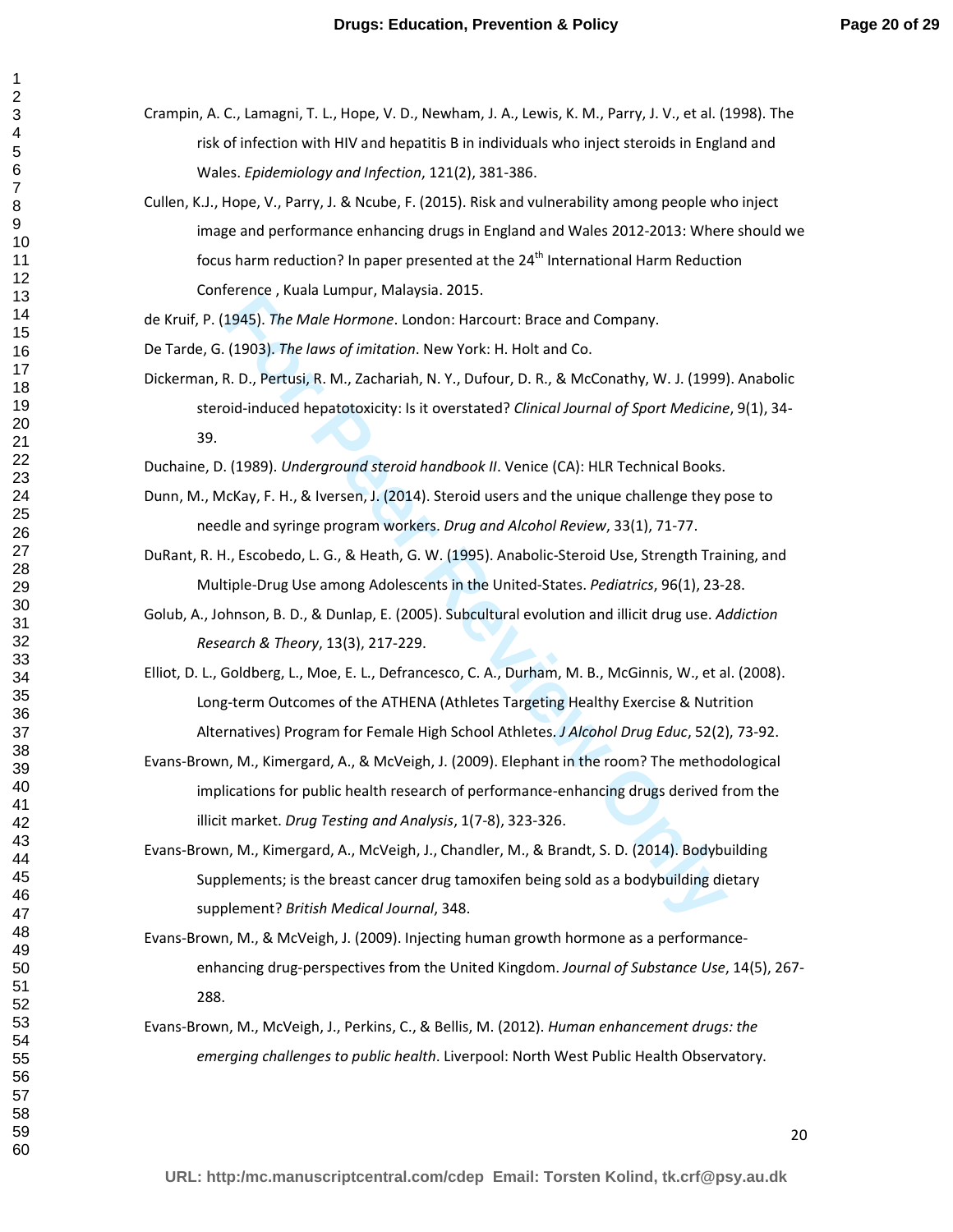- Far, H. R. M., Agren, G., & Thiblin, I. (2012). Cardiac hypertrophy in deceased users of anabolic androgenic steroids: an investigation of autopsy findings. *Cardiovascular Pathology*, 21(4), 312-316.
	- Ferenchick, G. S. (1996). Validity of self-report in identifying anabolic steroid use among weightlifters. *J Gen Intern Med*, 11(9), 554-556.
	- Friedle, K. E. (2000). *Effects of anabolic steroids on physical health Anabolic steroids in sport and exercise*. Human Kinetics Publishers.
	- Fritz, M. S., MacKinnon, D. P., Williams, J., Goldberg, L., Moe, E. L., & Elliot, D. L. (2005). Analysis of baseline by treatment interactions in a drug prevention and health promotion program for high school male athletes. *Addictive Behaviors*, 30(5), 1001-1005.
	- Goldberg, L., Elliot, D. L., MacKinnon, D. P., Moe, E. L., Kuehl, K. S., Yoon, M., et al. (2007). Outcomes of a prospective trial of student-athlete drug testing: The student athlete testing using random notification (SATURN) study. *Journal of Adolescent Health*, 41(5), 421-429.
	- Graham, M. R., Ryan, P., Baker, J. S., Davies, B., Thomas, N.-E., Cooper, S.-M., et al. (2009). Counterfeiting in performance-and image-enhancing drugs. *Drug testing and analysis*, 1(3), 135.
	- Henrion, R., Mandelbrot, L., & Delfieu, D. (1992). Contamination par le VIH a la suite d'injections d'anabolisants. *La presse medicale*, 21(5).
	- Exaction memetration, J.C. Goldberg, L., Moe, E. L., & Elliot, D. L. (2005). A<br>MacKinnon, D. P., Williams, J., Goldberg, L., Moe, E. L., & Elliot, D. L. (2005). A<br>sline by treatment interactions in a drug prevention and he Hope, V. D., Harris, R., McVeigh, J., Cullen, K. J., Smith, J., Parry, J. V., et al. (2016). Risk of HIV and Hepatitis B and C Over Time Among Men Who Inject Image and Performance Enhancing Drugs in England and Wales: Results From Cross-Sectional Prevalence Surveys, 1992-2013. *JAIDS-Journal of Acquired Immune Deficiency Syndromes*, 71(3), 331-337.
	- Hope, V. D., McVeigh, J., Marongiu, A., Evans-Brown, M., Smith, J., Kimergard, A., Croxford, S., Beynon, C.M., Parry, J.V., Bellis, M.A., & Ncube, F. (2013). Prevalence of, and risk factors for, HIV, hepatitis B and C infections among men who inject image and performance enhancing drugs: a cross-sectional study. *British Medical Journal*, 3(9).
	- Hope, V. D., McVeigh, J., Marongiu, A., Evans-Brown, M., Smith, J., Kimergard, A., Parry, J.V. & Ncube, F. (2015). Injection site infections and injuries in men who inject image- and performanceenhancing drugs: prevalence, risks factors, and healthcare seeking. *Epidemiology and Infection*, 143(1), 132-140.
	- Iversen, J., Topp, L., Wand, H., & Maher, L. (2013). Are people who inject performance and imageenhancing drugs an increasing population of Needle and Syringe Program attendees? *Drug and Alcohol Review*, 32(2), 205-207.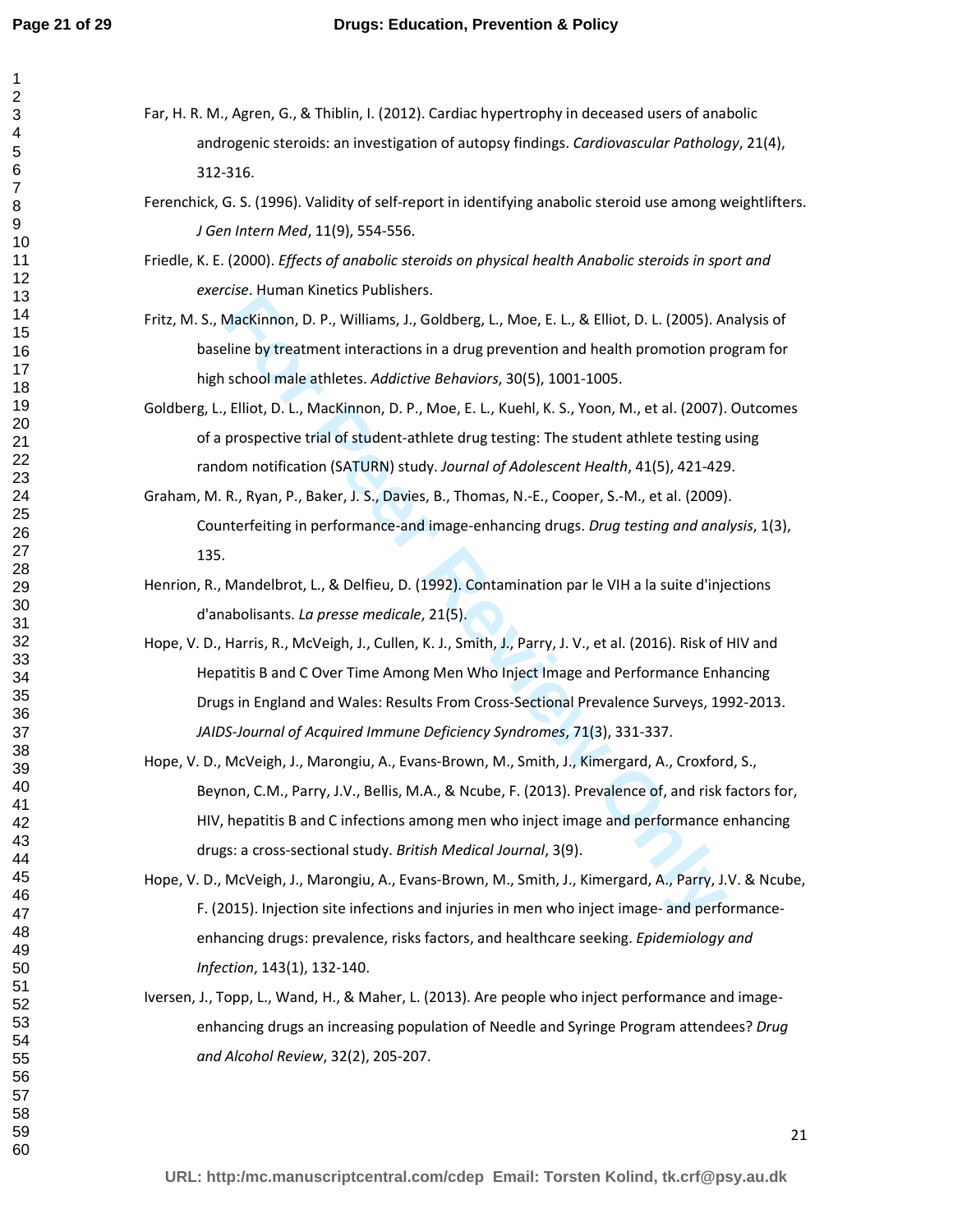- Jalilian, F., Allahverdipour, H., Moeini, B., & Moghimbeigi, A. (2011). Effectiveness of Anabolic Steroid Preventative Intervention among Gym Users: Applying Theory of Planned Behavior. *Health Promot Perspect*, 1(1), 32-40.
- Johnson, M. D., Jay, M. S., Shoup, B., & Rickert, V. I. (1989). Anabolic-Steroid Use by Male-Adolescents. *Pediatrics*, 83(6), 921-924.
- Kimergard, A. (2015). A qualitative study of anabolic steroid use amongst gym users in the United Kingdom: motives, beliefs and experiences. *Journal of Substance Use*, 20(4), 288-294.
- Kimergard, A., Breindahl, T., Hindersson, P., & McVeigh, J. (2014a). The composition of anabolic steroids from the illicit market is largely unknown: implications for clinical case reports. *Qjman International Journal of Medicine*, 107(7), 597-598.
- Kimergard, A., & McVeigh, J. (2014c). Variability and dilemmas in harm reduction for anabolic steroid users in the UK: a multi-area interview study. *Harm Reduction Journal*, 11:19.
- Kimergard, A., McVeigh, J., Knutsson, S., Breindahl, T., & Stensballe, A. (2014b). Online marketing of synthetic peptide hormones: poor manufacturing, user safety, and challenges to public health. *Drug Testing and Analysis*, 6(4), 396-398.
- Klötz, F., Petersson, A., Hoffman, O., & Thiblin, I. (2010). The significance of anabolic androgenic steroids in a Swedish prison population. *Comprehensive Psychiatry*, 51(3), 312-318.
- Korkia, P., Lenehan. P., & McVeigh, J. (1996). Non-medical use of androgens among women. *Journal of Performance Enhancing Drugs*, 1(2), 71.
- **Examinal Constraint Control Constraint Constraint Constraint Constraint Constraint Constraint Constraint Constraint Constraint Constraint Constraint Constraint Constraint Constraint Constraint Constraint Constraint Constr** Korkia, P., & Stimson, G. V. (1993). *Anabolic Steroid Use in Great Britain: An Exploratory Investigation : Final Report to the Departments of Health for England, Scotland and Wales*. London: Centre for Research on Drugs Health Behaviour.
- Krieg, A., Scharhag, J., Albers, T., Kindermann, W., & Urhausen, A. (2007). Cardiac tissue Doppler in steroid users. *International Journal of Sports Medicine*, 28(8), 638-643.
- Lenehan, P., Bellis, M., & McVeigh, J. (1996). A study of anabolic steroid use in the North West of England. *Journal of Performance Enhancing Drugs*, 1(2).
- Larance, B., Degenhardt, L., Copeland, J., & Dillon, P. (2008). Injecting risk behaviour and related harm among men who use performance- and image-enhancing drugs. *Drug and Alcohol Review*, 27(6), 679-686.
- Larance, B., Degenhardt, L., Dillon, P., & Copeland, J. (2005). *Rapid assessment of performance and image enhancing drugs (PIEDs) in New South Wales: Feasibility study* (Vol. Technical Report No. 239): National Drug and Alcohol Research Centre.
- Lundholm, L., Käll, K., Wallin, S., & Thiblin, I. (2010). Use of anabolic androgenic steroids in substance abusers arrested for crime. *Drug and Alcohol Dependence*, 111(3), 222-226.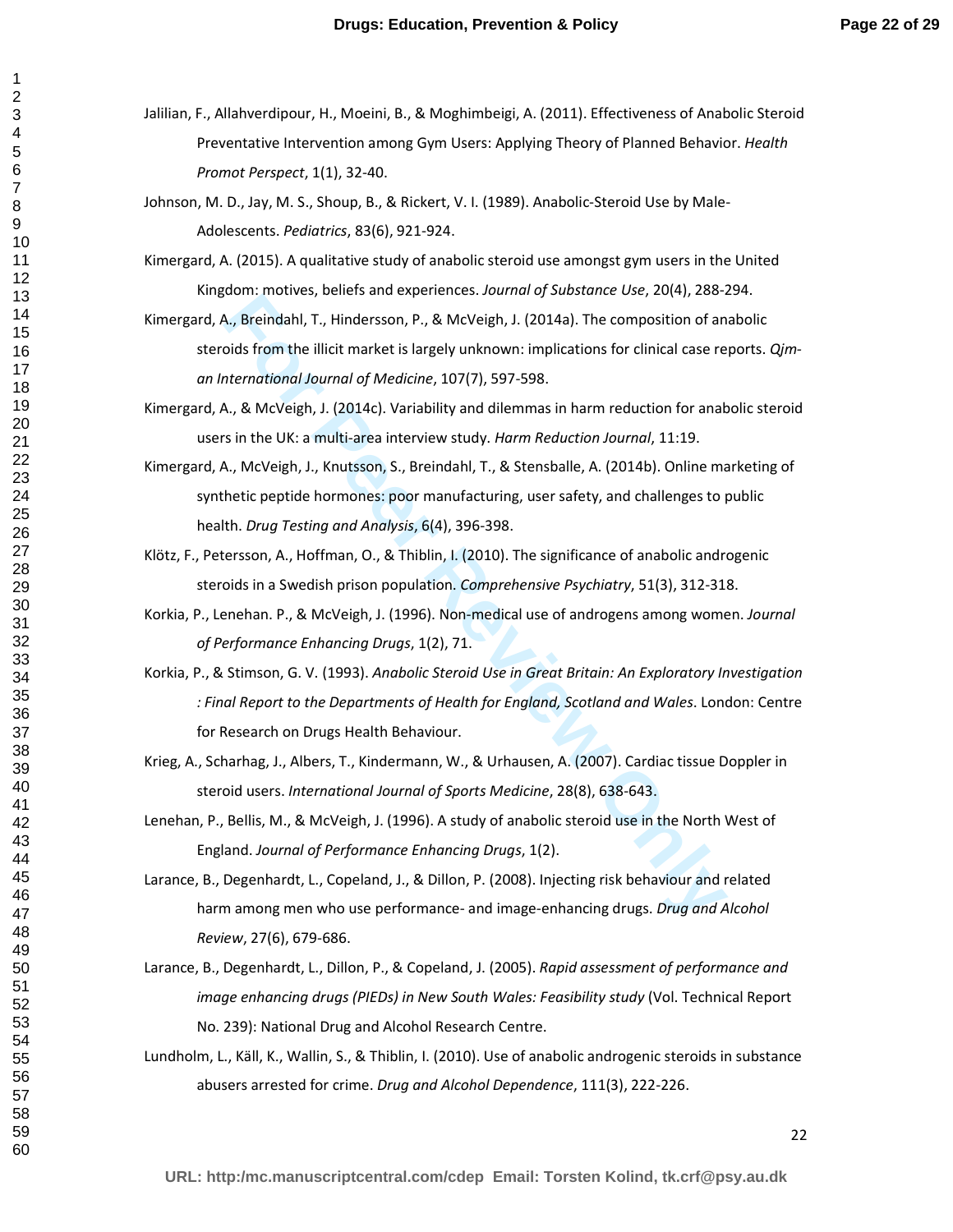Malone, D. A., Dimeff, R. J., Lombardo, J. A., & Barry Sample, R. H. (1995). Psychiatric Effects and Psychoactive Substance Use in Anabolic-Androgenic Steroid Users. *Clinical Journal of Sport Medicine*, 5(1), 25-31.

Mazur, A. (2005). *Biosociology of dominance and deference*: Rowman & Littlefield Publishers.

- McBride, A. J., Williamson, K., & Petersen, T. (1996). Three cases of nalbuphine hydrochloride dependence associated with anabolic steroid use. *British Journal of Sports Medicine*, 30(1), 69-70.
- McKillop, G., Todd, I. C., & Ballantyne, D. (1986). Increased left ventricular mass in a bodybuilder using anabolic steroids. *British Journal of Sports Medicine*, 20(4), 151-152.
- McVeigh, J. (1996). Survey of gym owners' opinions on the use of performance enhancing drugs. *Journal of Performance Enhancing Drugs*, 1(1), 21.
- McVeigh, J., Bates, G. & Chandler, M. (2015). *Steroids and Image Enhancing Drugs*. Centre for Public Health: Liverpool John Moores University.
- o.<br>Todd, I. C., & Ballantyne, D. (1986). Increased left ventricular mass in a bodyl<br>g anabolic steroids. *British Journal of Sports Medicine*, 20(4), 151-152.<br>(1996). Survey of gym owners' opinions on the use of performanc McVeigh, J., Beynon, C., & Bellis, M. A. (2003a). New challenges for agency based syringe exchange schemes: analysis of 11 years of data (1991 to 2001) in Merseyside and Cheshire, UK. *International Journal of Drug Policy*, 399-405.
- McVeigh, J., Germain, J., & Van Hout, M. C. (2016). 2, 4-Dinitrophenol, the inferno drug: a netnographic study of user experiences in the quest for leanness. *Journal of Substance Use*, 1-8.
- McVeigh, J., Hughes, K., Hounsome, J., & Bellis, M. (2003b). *Over a Decade of Drug Use Epidemiology*. Center for Public Health, Liverpool John Moores University.
- McVeigh, J., & Lenehan, P. (1994). Counterfeits and fakes: a growing problem. *Relay*, 1(1), 8-9.
- Melia, P., Pipe, A., & Greenberg, L. (1996). The Use of Anabolic-Androgenic Steroids by Canadian Students. *Clinical Journal of Sport Medicine*, 6(1), 9-14.
- MHRA. (2007). Medicines and Healthcare Products Regulatory Authority, *Rules and Guidance for Pharmaceutical Manufacturers and Distributors 2007*, Pharmaceutical Press: London, 2007, pp. 4–5.
- Midgley, S. J., Heather, N., Best, D., Henderson, D., McCarthy, S., & Davies, J. B. (2000). Risk behaviours for HIV and hepatitis infection among anabolic-androgenic steroid users. *AIDS Care*, 12(2), 163-170.

Monaghan, L. F. (2001). *Bodybuilding, drugs, and risk*. London ; New York: Routledge.

Musshoff, F., Daldrup, T., & Ritsch, M. (1997). Black market in anabolic steroids - Analysis of illegally distributed products. *Journal of Forensic Sciences*, 42(6), 1119-1125.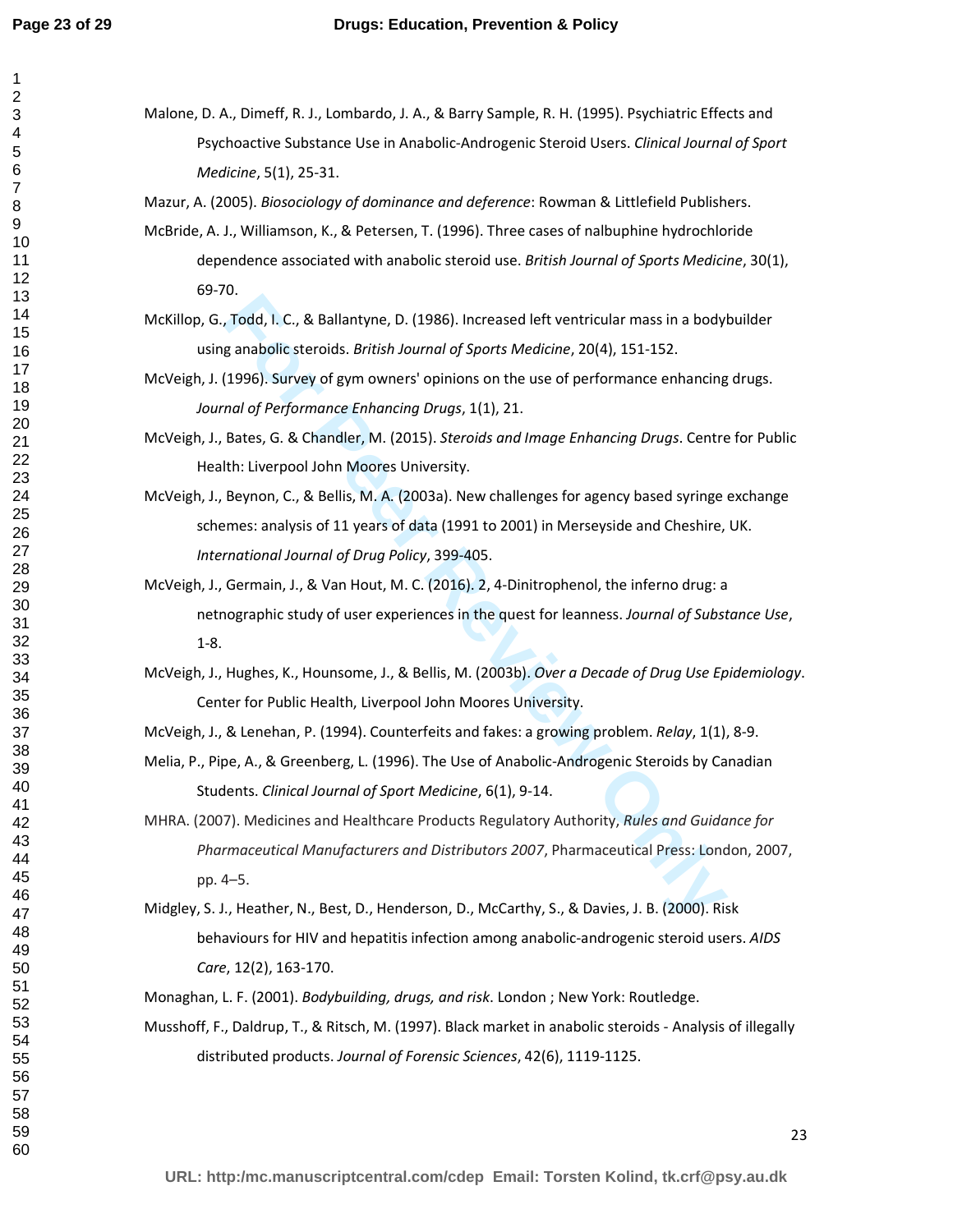NICE. (2014). *Needle and syringe programmes*. Available at

https://www.nice.org.uk/guidance/ph52/chapter/What-is-this-guidance-about (Accessed: 7 June 2016),

Nilsson, S., Allebeck, P., Marklund, B., Baigi, A., & Fridlund, B. (2004). Evaluation of a health promotion programme to prevent the misuse of androgenic anabolic steroids among Swedish adolescents. *Health Promotion International*, 19(1), 61-67.

ONS. (2015). *Drug Misuse: Findings from the 2014/15 Crime Survey for England and Wales*. Home Office, Office for National Statistics.

ONS. (2016). *Population estimates by single year of age and sex for local authorities in the UK, mid-*. Home Office, Office for National Statistics.

Parkinson, A. B., & Evans, N. A. (2006). Anabolic androgenic steroids: A survey of 500 users. *Medicine and Science in Sports and Exercise*, 38(4), 644-651.

*E. Motional Statistics.*<br> *F. Poffice for National Statistics.*<br> **F. Poffice for National Statistics.**<br> **F. Population estimates by single year of age and sex for local authorities in the A. Home Office, Office for Nation** Parrott, A. C., Choi, P. Y. L., & Davies, M. (1994). Anabolic-Steroid Use by Amateur Athletes - Effects Upon Psychological Mood States. *Journal of Sports Medicine and Physical Fitness*, 34(3), 292- 298.

Perry, H. (1995). Counterfeit—fake anabolic steroids and hazards of their use. *Relay*, 1(4), 9-12.

Perry, H., & Hughes, G. (1992). A case of affective disorder associated with the misuse of'anabolic steroids'. *British journal of sports medicine*, 26(4), 219-220.

Phillips, W. N. (1991). *Anabolic reference guide.* Golden, CO, U.S.A.: Mile High Pub.

PHW. (2016). *UK steroid law*. Public Health Wales. Available at

http://www.ipedinfo.co.uk/steroid law.html (accessed: 6 June 2016).

Pope, H. G. (1994). Psychiatric and Medical Effects of Anabolic-Androgenic Steroid Use. *Arch Gen Psychiatry*, 51(5), 375.

Pope, H. G., & Katz, D. L. (1990). Homicide and near-Homicide by Anabolic-Steroid Users. *Journal of Clinical Psychiatry*, 51(1), 28-31.

Pope, H. G., & Katz, D. L. (1992). Psychiatric Effects of Anabolic-Steroids. *Psychiatric Annals*, 22(1), 24- 29.

Pope, H. G., Kouri, E. M., & Hudson, J. I. (2000). Effects of supraphysiologic doses of testosterone on mood and aggression in normal men - A randomized controlled trial. *Archives of General Psychiatry*, 57(2), 133-140.

Pope, H. G., Wood, R. I., Rogol, A., Nyberg, F., Bowers, L., & Bhasin, S. (2014). Adverse Health Consequences of Performance-Enhancing Drugs: An Endocrine Society Scientific Statement. *Endocrine Reviews*, 35(3), 341-375.

Rogers, E. M. (1983). *Diffusion of innovations*. (3rd ed). New York: The Free Press.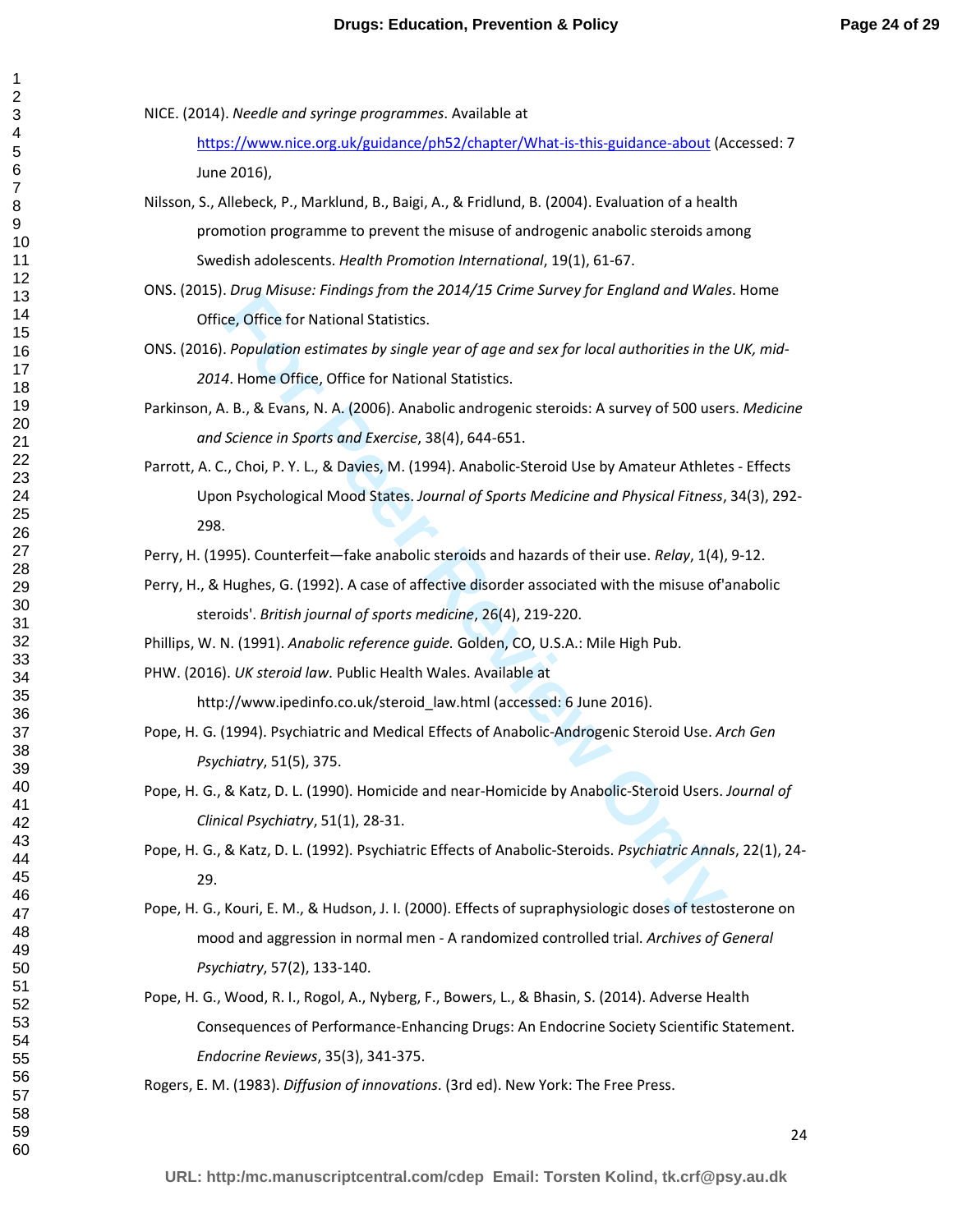| Rogers, E. M. (1995). Diffusion of drug abuse prevention programs: spontaneous diffusion, agenda |
|--------------------------------------------------------------------------------------------------|
| setting, and reinvention. In T. E. Backer, S. L. David & G. P. Soucy (Eds.), Reviewing the       |
| behavioral science knowledge base on technology transfer (Vol. 155, pp. 90-105). Rockville,      |
| MD: United States Government Printing.                                                           |

- Sagoe, D., Holden, G., Rise, E. N. K., Torgersen, T., Paulsen, G., Krosshaug, T., et al. (2016). Doping prevention through anti-doping education and practical strength training: The Hercules program. *Performance Enhancement & Health*.
- Sagoe, D., McVeigh, J., Bjornebekk, A., Essilfie, M. S., Andreassen, C. S., & Pallesen, S. (2015). Polypharmacy among anabolic-androgenic steroid users: a descriptive metasynthesis. *Substance Abuse Treatment Prevention and Policy*, 10:12.
- Sagoe, D., Molde, H., Andreassen, C. S., Torsheim, T., & Pallesen, S. (2014). The global epidemiology of anabolic-androgenic steroid use: a meta-analysis and meta-regression analysis. *Annals of Epidemiology*, 24(5), 383-398.
- Schulte, H. M., Hall, M. J., & Boyer, M. (1993). Domestic Violence Associated with Anabolic-Steroid Abuse. *American Journal of Psychiatry*, 150(2), 348-348.
- Scott, M. J., & Scott, M. J. (1989). Hiv Infection Associated with Injections of Anabolic-Steroids. Jama-*Journal of the American Medical Association*, 262(2), 207-208.

Skarberg, K., Nyberg, F., & Engstrom, I. (2009). Multisubstance Use as a Feature of Addiction to Anabolic-Androgenic Steroids. *European Addiction Research*, 15(2), 99-106.

Sklarek, H. M., Mantovani, R. P., Erens, E., Heisler, D., Niederman, M. S., & Fein, A. M. (1984). Aids in a Bodybuilder Using Anabolic-Steroids. *New England Journal of Medicine*, 311(26), 1701- 1701.

- **EVALUAT ALT SUPPLANCE CHIMATE CHANCES (2018)**<br> **Formal Confight, D. Biomebekk, A., Essiffie, M. S., Andreassen, C. S., & Pallesen, S. (2019)**<br> **Pharmacy among anabolic-androgenic steroid users: a descriptive metasynth**<br> Stensballe, A., McVeigh, J., Breindahl, T., & Kimergard, A. (2015). Synthetic growth hormone releasers detected in seized drugs: new trends in the use of drugs for performance enhancement. *Addiction*, 110(2), 368-369.
- Striegel, H., Simon, P., Frisch, S., Roecker, K., Dietz, K., Dickhuth, H.-H., et al. (2006). Anabolic ergogenic substance users in fitness-sports: A distinct group supported by the health care system. *Drug and Alcohol Dependence*, 81(1), 11-19.
- Su, T. P., Pagliaro, M., Schmidt, P. J., Pickar, D., Wolkowitz, O., & Rubinow, D. R. (1993). Neuropsychiatric Effects of Anabolic-Steroids in Male Normal Volunteers. *JAMA-Journal of the American Medical Association*, 269(21), 2760-2764.
- Thevis, M., Schrader, Y., Thomas, A., Sigmund, G., Geyer, H., & Schanzer, W. (2008). Analysis of confiscated black market drugs using chromatographic and mass spectrometric approaches. *Journal of Analytical Toxicology*, 32(3), 232-240.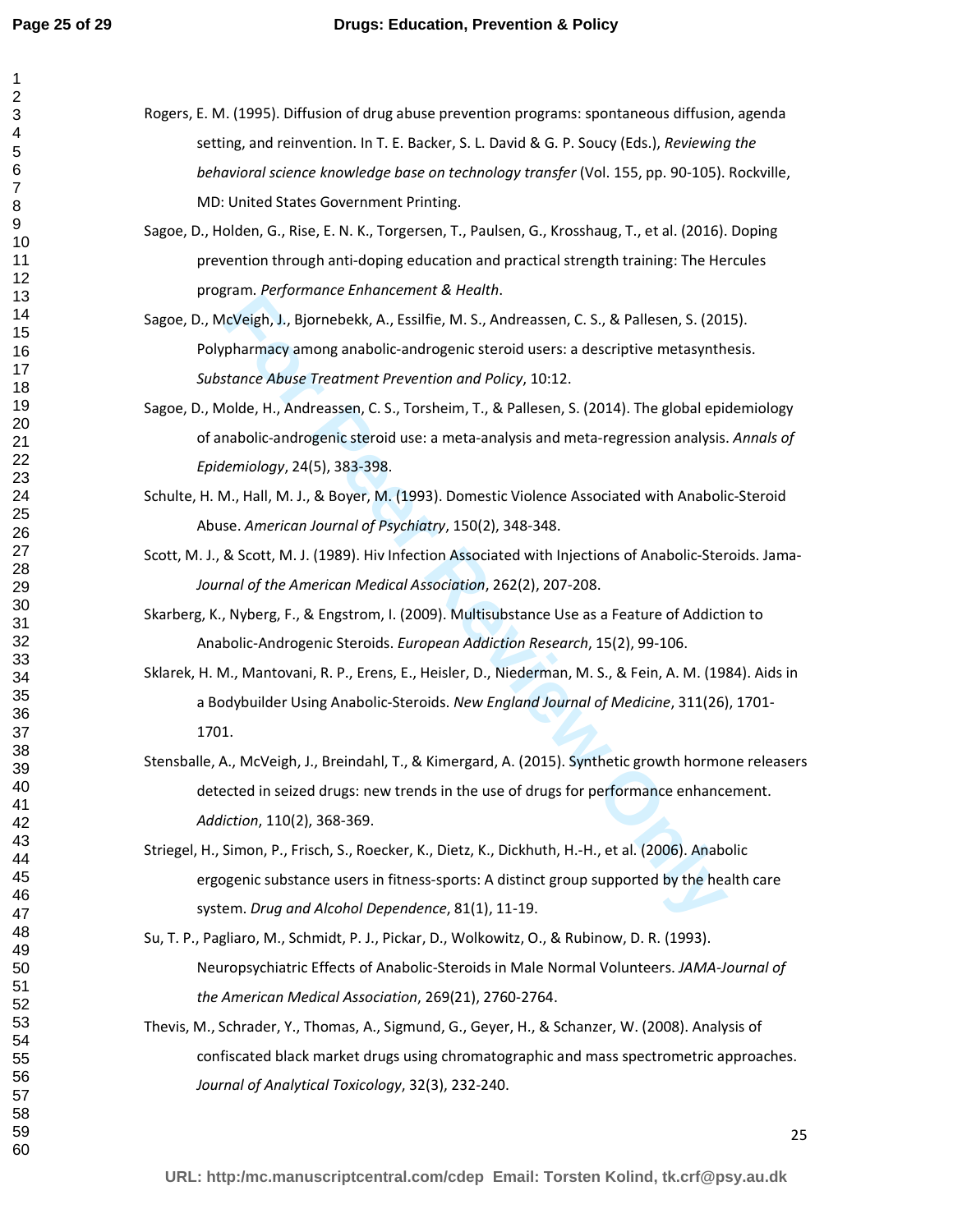- Walters, M. J., Ayers, R. J., & Brown, D. J. (1990). Analysis of Illegally Distributed Anabolic-Steroid Products by Liquid-Chromatography with Identity Confirmation by Mass-Spectrometry or Infrared Spectrophotometry. *Journal of the Association of Official Analytical Chemists*, 73(6), 904-926.
- Whitfield M, R. H., Harrison, B., & McVeigh, J. (2015). *Integrated Monitoring System Report 2014/15*. Centre for Public Health, Liverpool John Moores University.
- WHO. (1990). Task Force on Methods for The Regulation of Male Fertility: Contraceptive efficacy of testosterone-induced azoospermia in normal men. *The Lancet*, 336(8721), 955-959.
- Franchischer Christmass In the Hermannian in normal ment. The *Lanch* 336(8721), 955-95<br>
D. J. (1993). Anabolic steroid use among students at a British college of techn<br>
D. J. (1993). Anabolic steroid use among students at Williamson, D. J. (1993). Anabolic steroid use among students at a British college of technology. *British Journal of Sports Medicine*, 27(3), 200-201.

Zinberg, N. E. (1984). *Drug, set and setting*. New Haven: Yale University.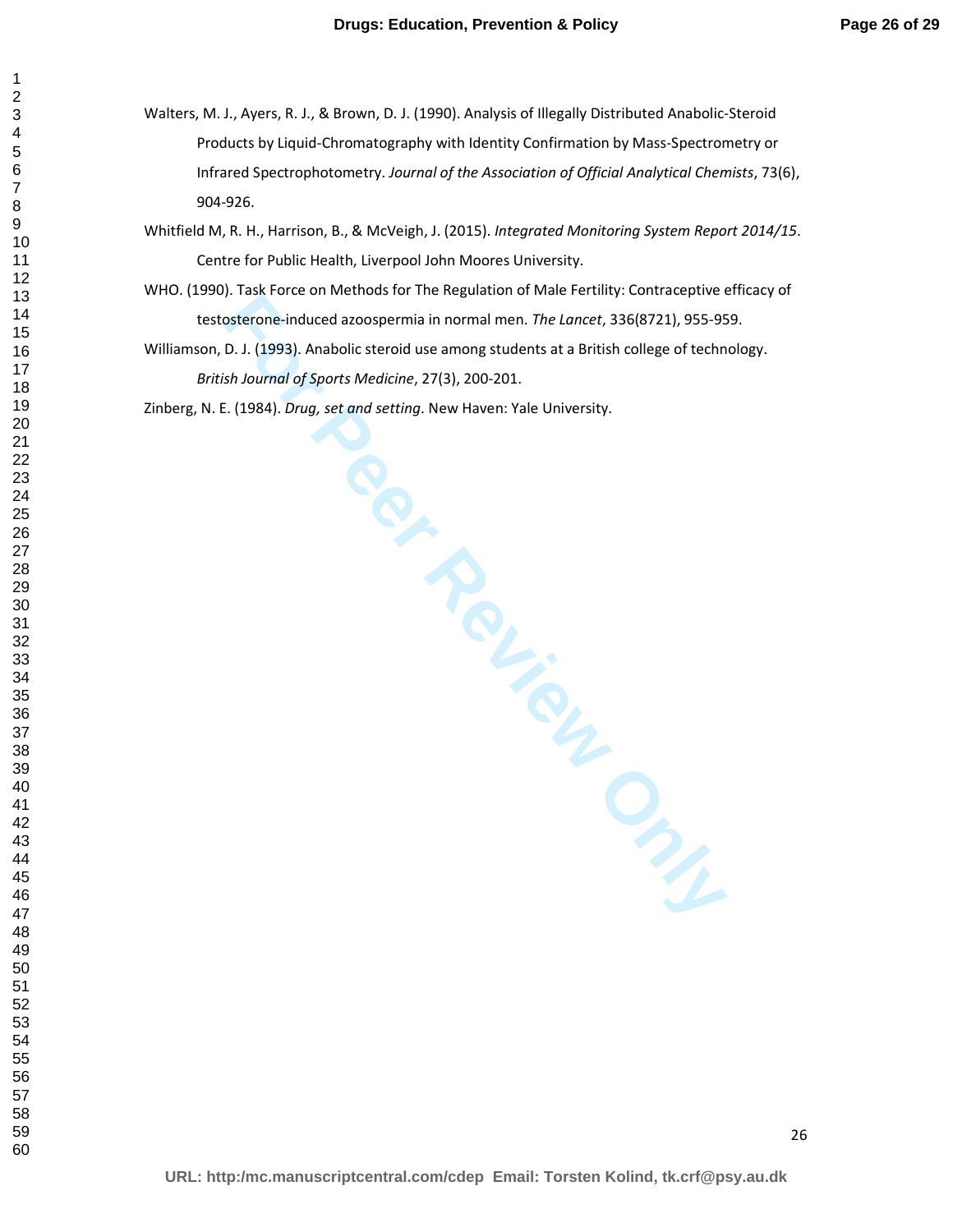Table 1: Anabolic steroid users accessing needle and syringe programmes in Cheshire and Merseyside, United Kingdom during 1995 and 2015

|                 |             |                     |       |            | 1995 Male steroid users |       |            | 2015 Male steroid users | 2015          |
|-----------------|-------------|---------------------|-------|------------|-------------------------|-------|------------|-------------------------|---------------|
| LA/DAT          | 1995 No. of | 2015 No. of steroid |       | aged 20-29 |                         |       | aged 20-29 |                         |               |
|                 | steroid     | users               | No.   | Total      | Users per 1000          | No.   | Total      | Users per 1000          | All steroid   |
|                 | users       |                     | users | Pop        | population              | users | Pop        | population              | users         |
|                 |             |                     |       |            |                         |       |            |                         | (all sources) |
| <b>Cheshire</b> | 29          | 412                 | 17    | 42468      | 0.40                    | 238   | 38083      | 6.25                    | 1214          |
| <b>HAL</b>      | 12          | 328                 | 10    | 8350       | 0.24                    | 145   | 7731       | 18.76                   | 616           |
| <b>KNW</b>      | 25          | 178                 | 15    | 10119      | 1.48                    | 79    | 9444       | 8.37                    | 178           |
| <b>LIV</b>      | 223         | 153                 | 164   | 36298      | 4.52                    | 55    | 47145      | 1.17                    | 278           |
| <b>SEF</b>      | 40          | 85                  | 25    | 16935      | 1.48                    | 33    | 15647      | 2.11                    | 791           |
| <b>SHL</b>      | 45          | 411                 | 33    | 12187      | 2.71                    | 180   | 10729      | 16.78                   | 605           |
| <b>WAR</b>      | 29          | 233                 | 17    | 12908      | 1.32                    | 122   | 12525      | 9.74                    | 677           |
| <b>WIR</b>      | 150         | 646                 | 96    | 18736      | 5.12                    | 276   | 17697      | 15.60                   | 980           |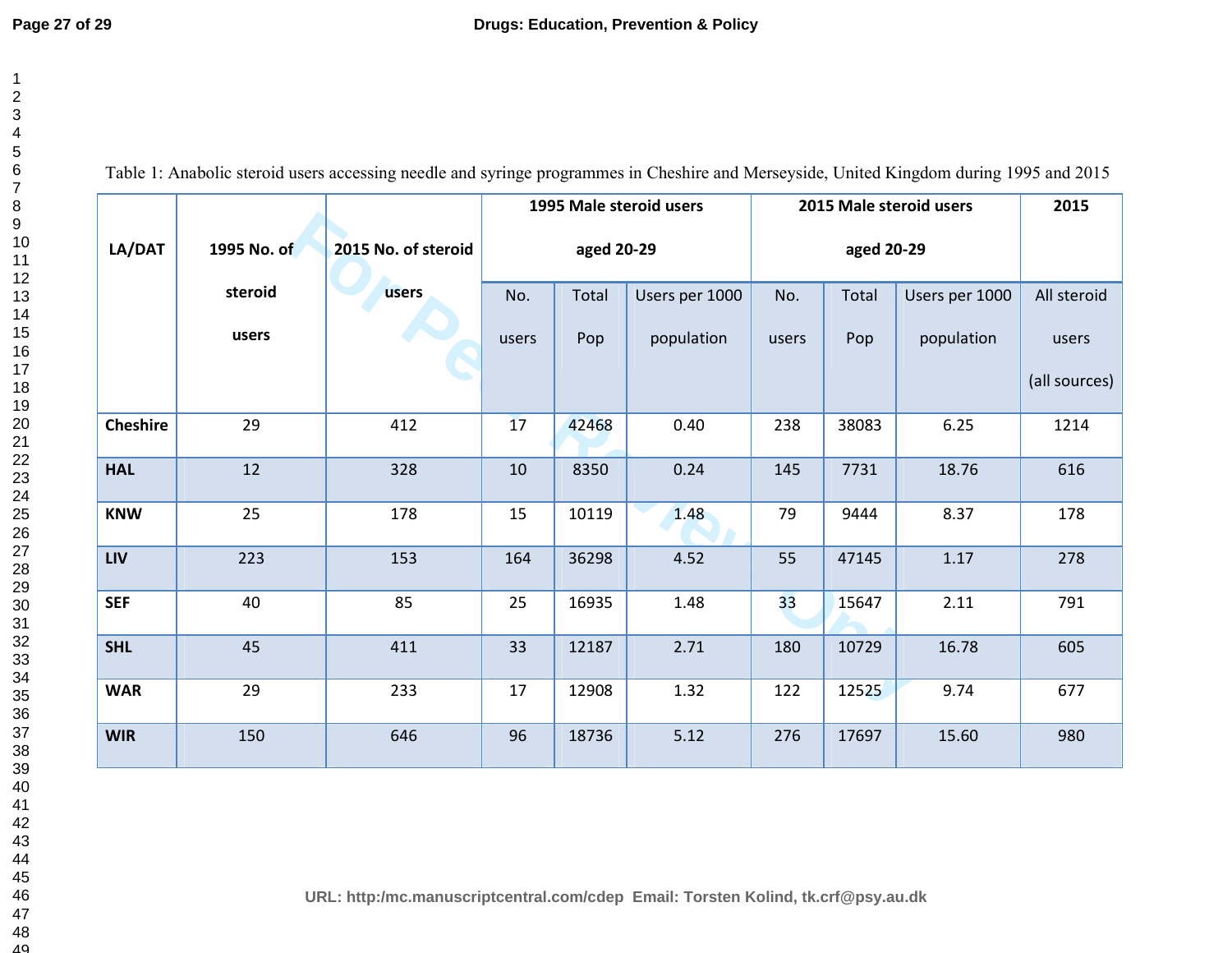| <b>Total</b> | 553 | 2446                                                                             | 377 | 200469 | 1.88 | 1128 | 197084 | 5.72 | 5336 |
|--------------|-----|----------------------------------------------------------------------------------|-----|--------|------|------|--------|------|------|
|              |     |                                                                                  |     |        |      |      |        |      |      |
|              |     |                                                                                  |     |        |      |      |        |      |      |
|              |     |                                                                                  |     |        |      |      |        |      |      |
|              |     | For Peer Review Only                                                             |     |        |      |      |        |      |      |
|              |     |                                                                                  |     |        |      |      |        |      |      |
|              |     |                                                                                  |     |        |      |      |        |      |      |
|              |     |                                                                                  |     |        |      |      |        |      |      |
|              |     |                                                                                  |     |        |      |      |        |      |      |
|              |     |                                                                                  |     |        |      |      |        |      |      |
|              |     | URL: http:/mc.manuscriptcentral.com/cdep Email: Torsten Kolind, tk.crf@psy.au.dk |     |        |      |      |        |      |      |